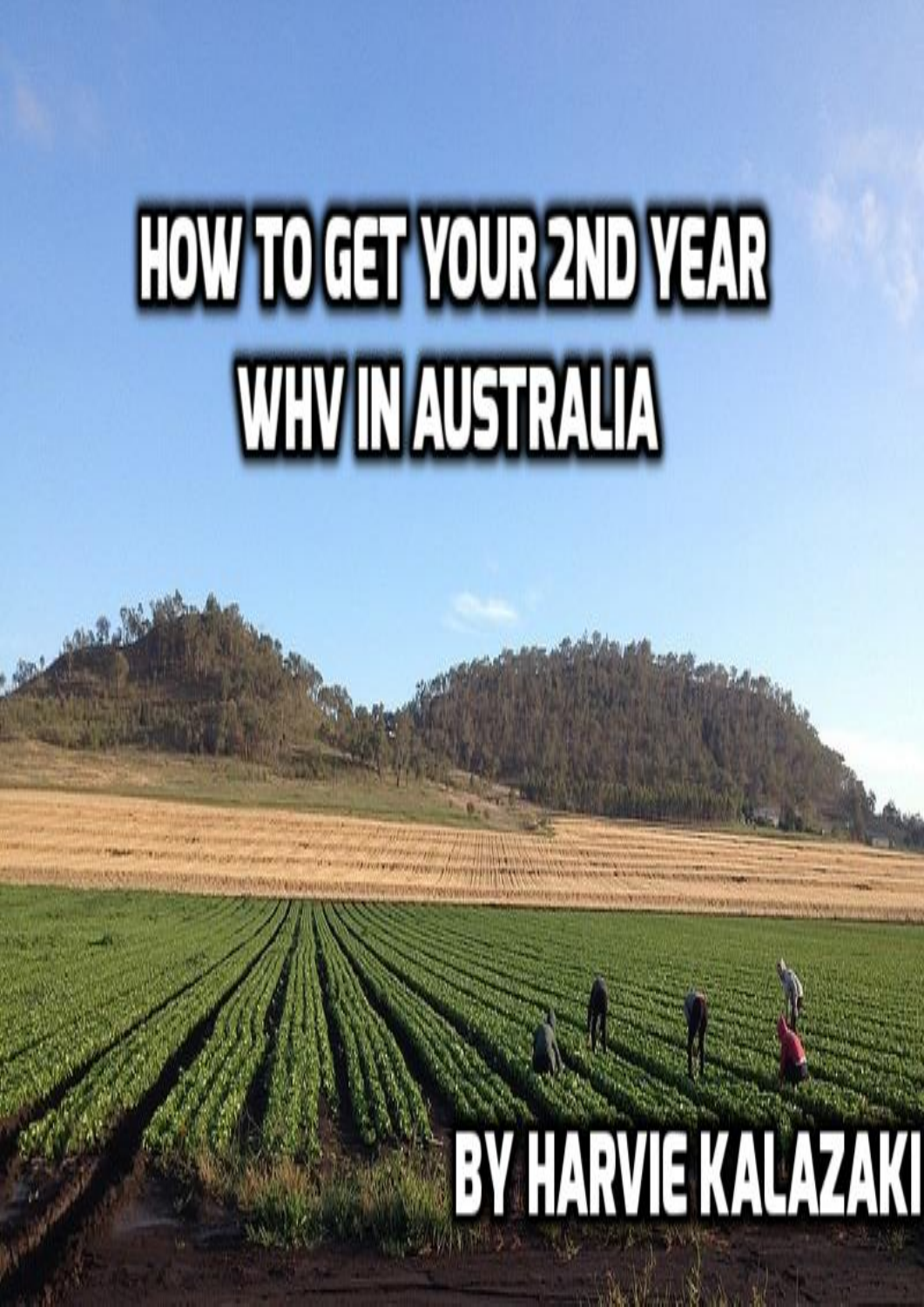### **Ebook disclaimer**

*by SEQ Legal*

# **(1) Introduction**

This disclaimer governs the use of this ebook. By using this ebook, you accept this disclaimer in full. We will ask you to agree to this disclaimer before you can access the ebook.

### **(2) Credit**

This disclaimer was created using an **SEQ Legal** template.

### **(3) No advice**

The ebook contains information about a WHV in Australia. The information is not advice, and should not be treated as such.

You must not rely on the information in the ebook as an alternative to legal / medical / financial / taxation / accountancy / advice from an appropriately qualified professional. If you have any specific questions about any legal / medical / financial / taxation / accountancy / *other* matter you should consult an appropriately qualified professional.

If you think you may be suffering from any medical condition you should seek immediate medical attention. You should never delay seeking medical advice, disregard medical advice, or discontinue medical treatment because of information in the ebook.

You should never delay seeking legal advice, disregard legal advice, or commence or discontinue any legal action because of information in the ebook.

### **(4) No representations or warranties**

To the maximum extent permitted by applicable law and subject to section 6 below, we exclude all representations, warranties, undertakings and guarantees relating to the ebook.

Without prejudice to the generality of the foregoing paragraph, we do not represent, warrant, undertake or guarantee:

- $\lambda$  that the information in the ebook is correct, accurate, complete or nonmisleading;
- $\lambda$  that the use of the guidance in the ebook will lead to any particular outcome or result; or
- $\lambda$  in particular, that by using the guidance in the ebook you will be available to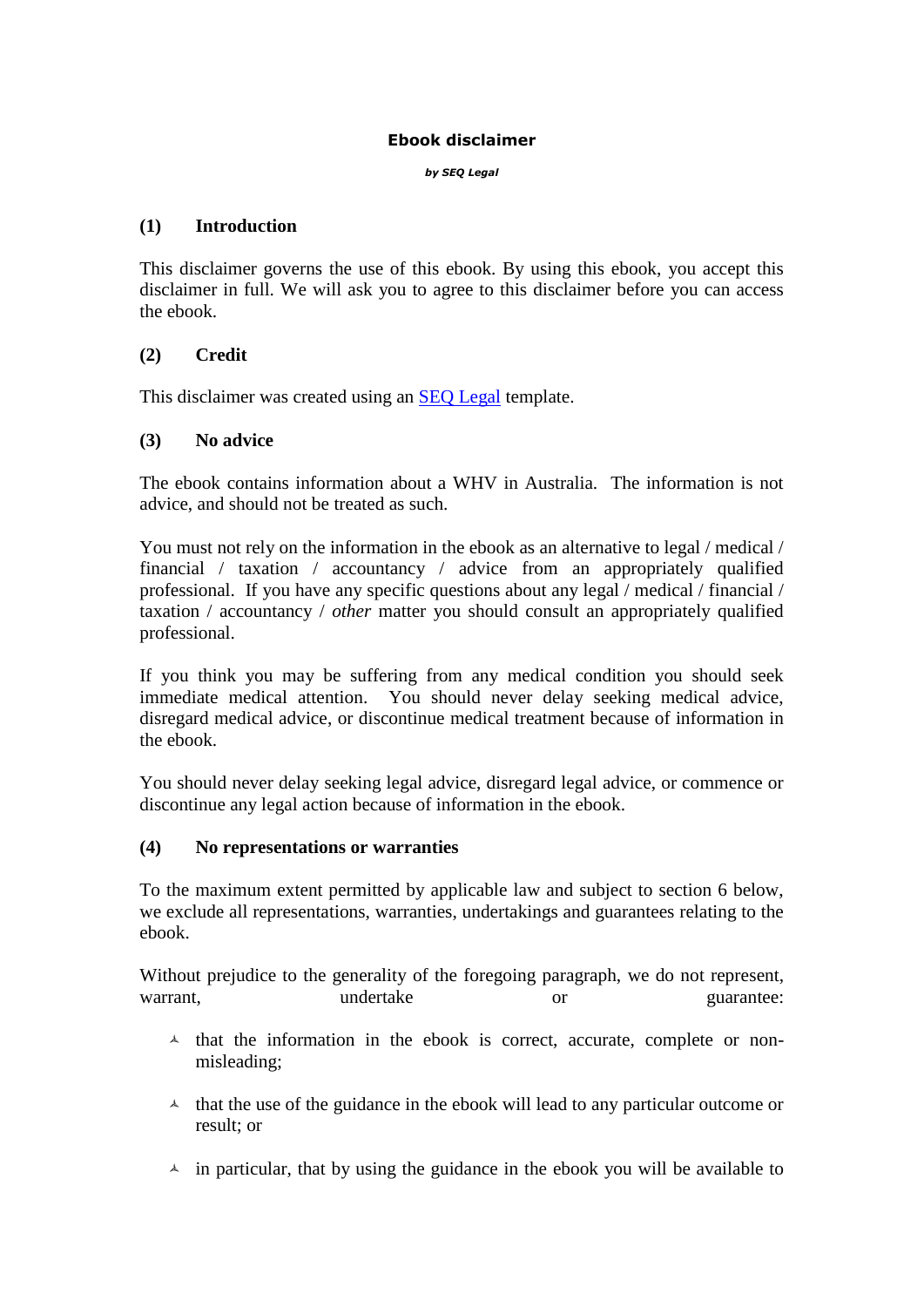achieve anything stated in this ebook.

# **(5) Limitations and exclusions of liability**

The limitations and exclusions of liability set out in this section and elsewhere in this disclaimer: are subject to section 6 below; and govern all liabilities arising under the disclaimer or in relation to the ebook, including liabilities arising in contract, in tort (including negligence) and for breach of statutory duty.

We will not be liable to you in respect of any losses arising out of any event or events beyond our reasonable control.

We will not be liable to you in respect of any business losses, including without limitation loss of or damage to profits, income, revenue, use, production, anticipated savings, business, contracts, commercial opportunities or goodwill.

We will not be liable to you in respect of any loss or corruption of any data, database or software.

We will not be liable to you in respect of any special, indirect or consequential loss or damage.

### **(6) Exceptions**

Nothing in this disclaimer shall: limit or exclude our liability for death or personal injury resulting from negligence; limit or exclude our liability for fraud or fraudulent misrepresentation; limit any of our liabilities in any way that is not permitted under applicable law; or exclude any of our liabilities that may not be excluded under applicable law.

# **(7) Severability**

If a section of this disclaimer is determined by any court or other competent authority to be unlawful and/or unenforceable, the other sections of this disclaimer continue in effect.

If any unlawful and/or unenforceable section would be lawful or enforceable if part of it were deleted, that part will be deemed to be deleted, and the rest of the section will continue in effect.

# **(8) Law and jurisdiction**

This disclaimer will be governed by and construed in accordance with English law, and any disputes relating to this disclaimer will be subject to the exclusive jurisdiction of the courts of England and Wales.

### **(9) Our details**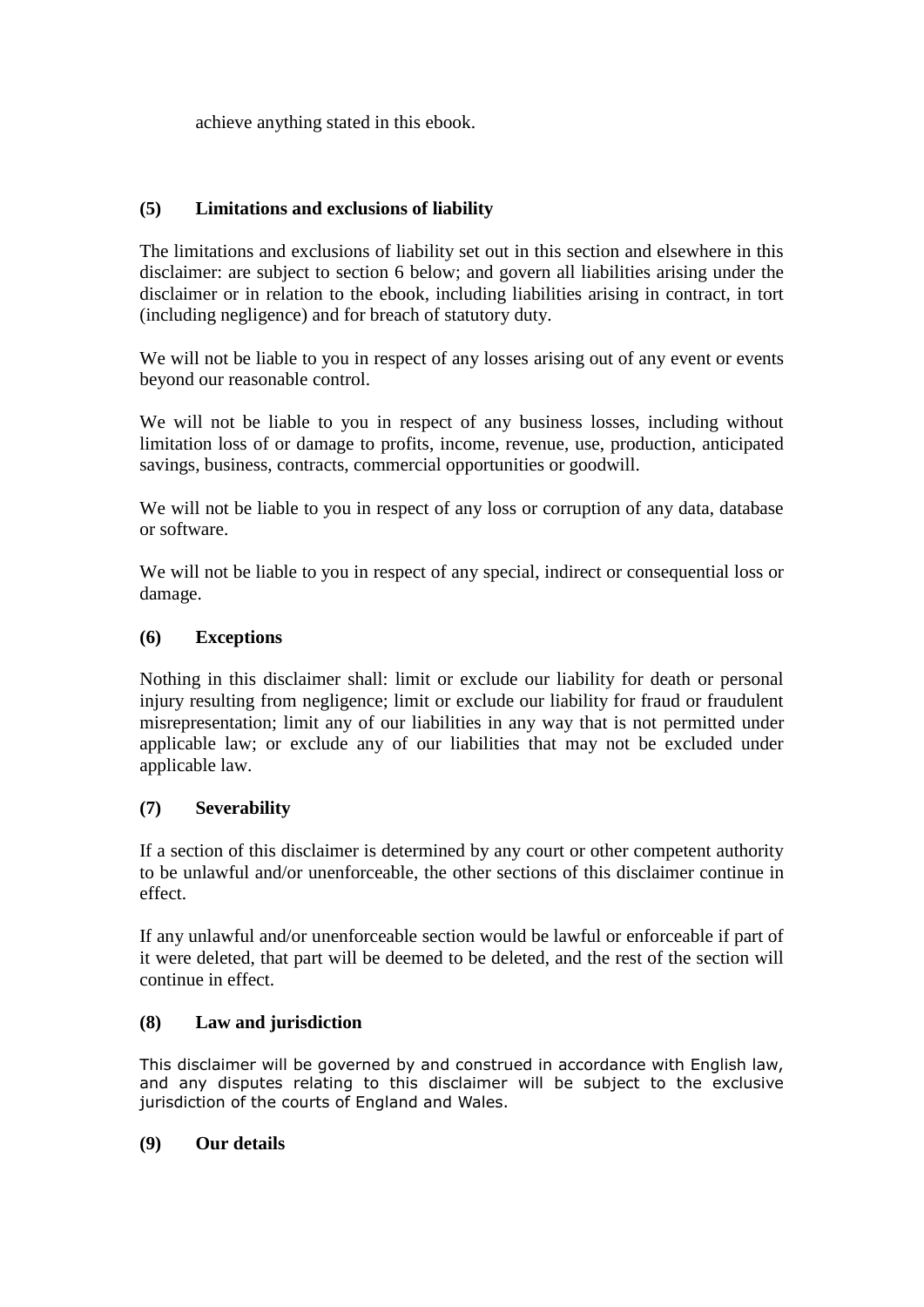In this disclaimer, "we" means (and "us" and "our" refer to) Harvie Kalazaki of Aravinda Living home, Bangkok, sukhumvit soi 65.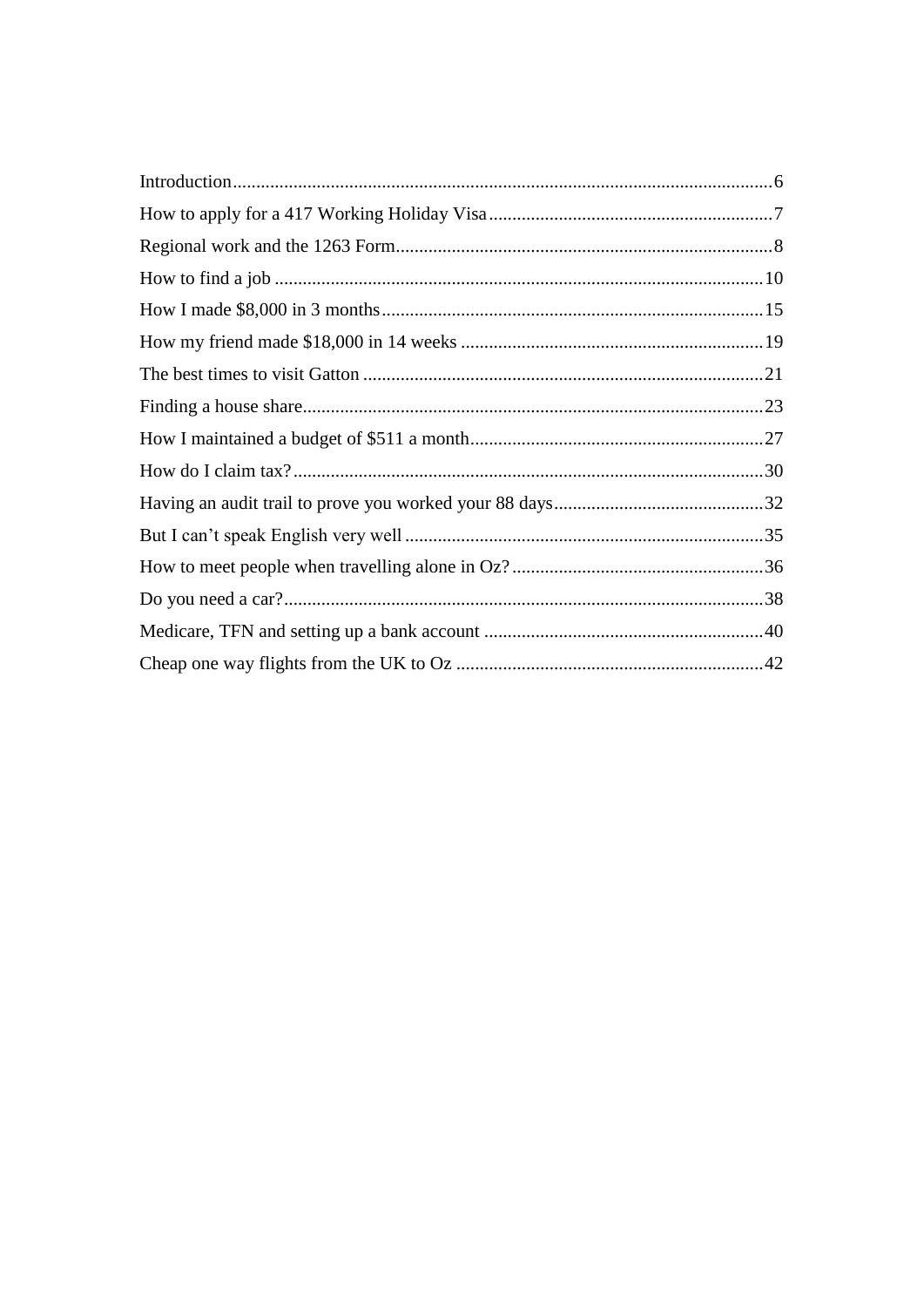# **Introduction**

<span id="page-5-0"></span>Hi, my name is Harvie and I've spent the last 100 days working in rural Australia. I spent all my time in Gatton, Queensland. During this time I managed to earn a total of \$8,500 mainly from picking Onions and Pumpkins.

Before coming to Australia I searched all over the internet trying to find what area to go to, what jobs are best, how to avoid scams and how to make money. The problem I found with looking for information was it was either dated, scattered over several hundred sites or just a bunch of lies and misinformation!

I have created this eBook with the intention of making all the information one needs to complete there 88 days in Australia to obtain their 2nd year visa. The book will show you how I found my job within 5 days of landing in Australia, how I spent less than \$511 a month while working. I will discuss the most common jobs scams and how to get a job without having to do WWOOFing.

Don't read this book expecting you will land a great job and earn thousands upon thousands of dollars. It will give you a blueprint of how you can do your 88 days in Australia, maximising all your chances to make money and how to avoid areas with little to no work that pays bad. I will also tell you how to save your money while working, so you can spend it on the latter half of your trip.

I will also go into brief detail about how to set-up your bank accounts, getting a Tax File Number (TFN) and Medicare, providing you with links to sign up.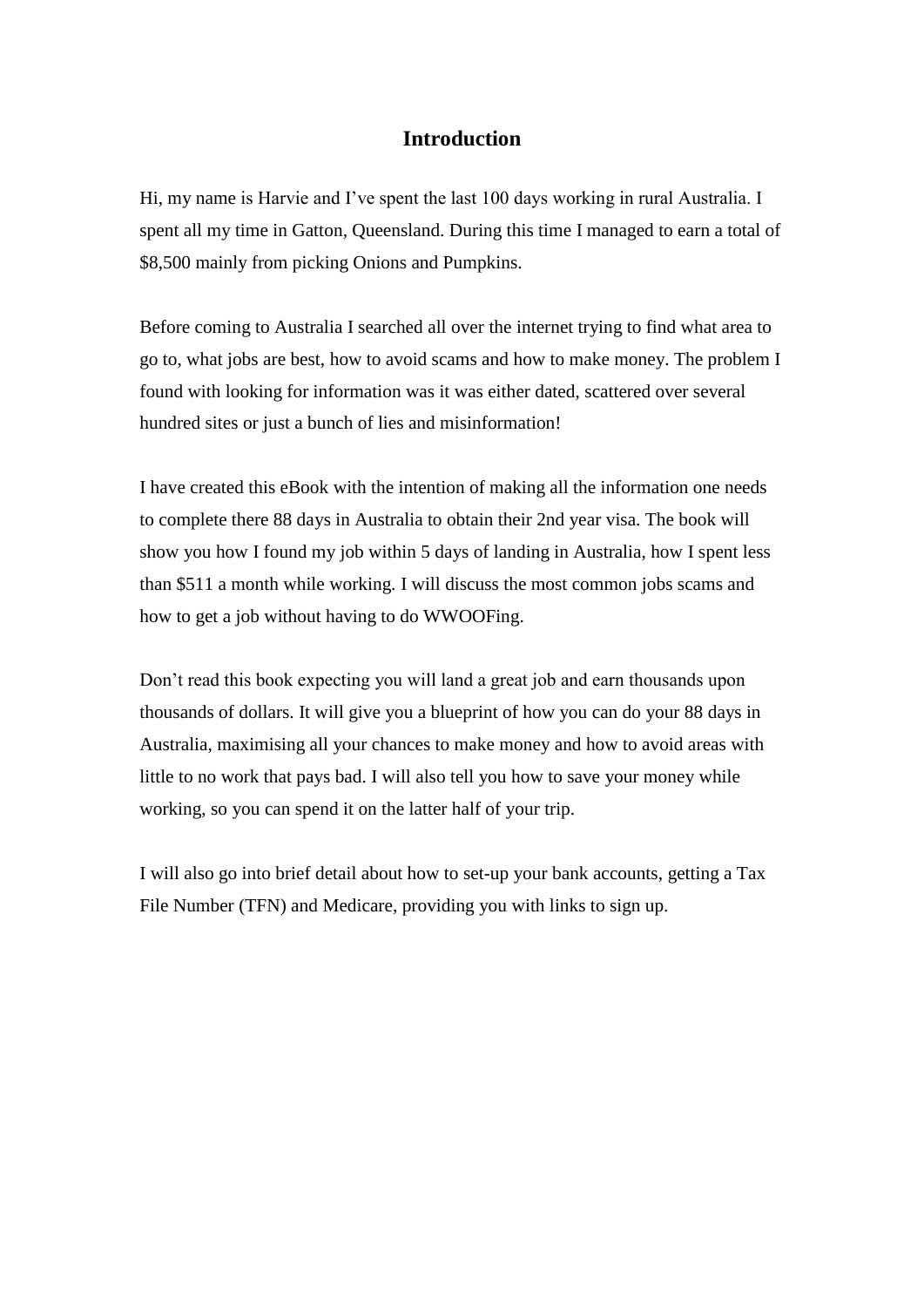# **How to apply for a 417 Working Holiday Visa**

<span id="page-6-0"></span>To apply for your Working Holiday Visa please click the following link: <https://online.immi.gov.au/lusc/login>

As of writing, the fee is currently \$420 if you apply online. There is no need to pay an agency to get you this visa, it is really simple to do it yourself using the link above.

*The Visa states that I need to have access to \$5,000 and may have to show "proof of funds", But I don't have this much money, what should I do?*

First of all don't worry, they almost never check this. If you are short of the \$5,000, you should apply for 1-2 credit cards, as they can contribute to the \$5000 total. If you are still worried, another option would be to get a loan off a family member, put it into your account and after landing in Oz, send it back to them.

*I have spent 3 months in Thailand, should I declare it when applying for my 417 visa or not?*

Yes. You should never lie on any immigration document, because if found out, you will be rejected. I spent 3 months in Asia and as a result I had to do a chest x-ray to make sure I was fine. That was completed within a few days, and my visa approved a week later.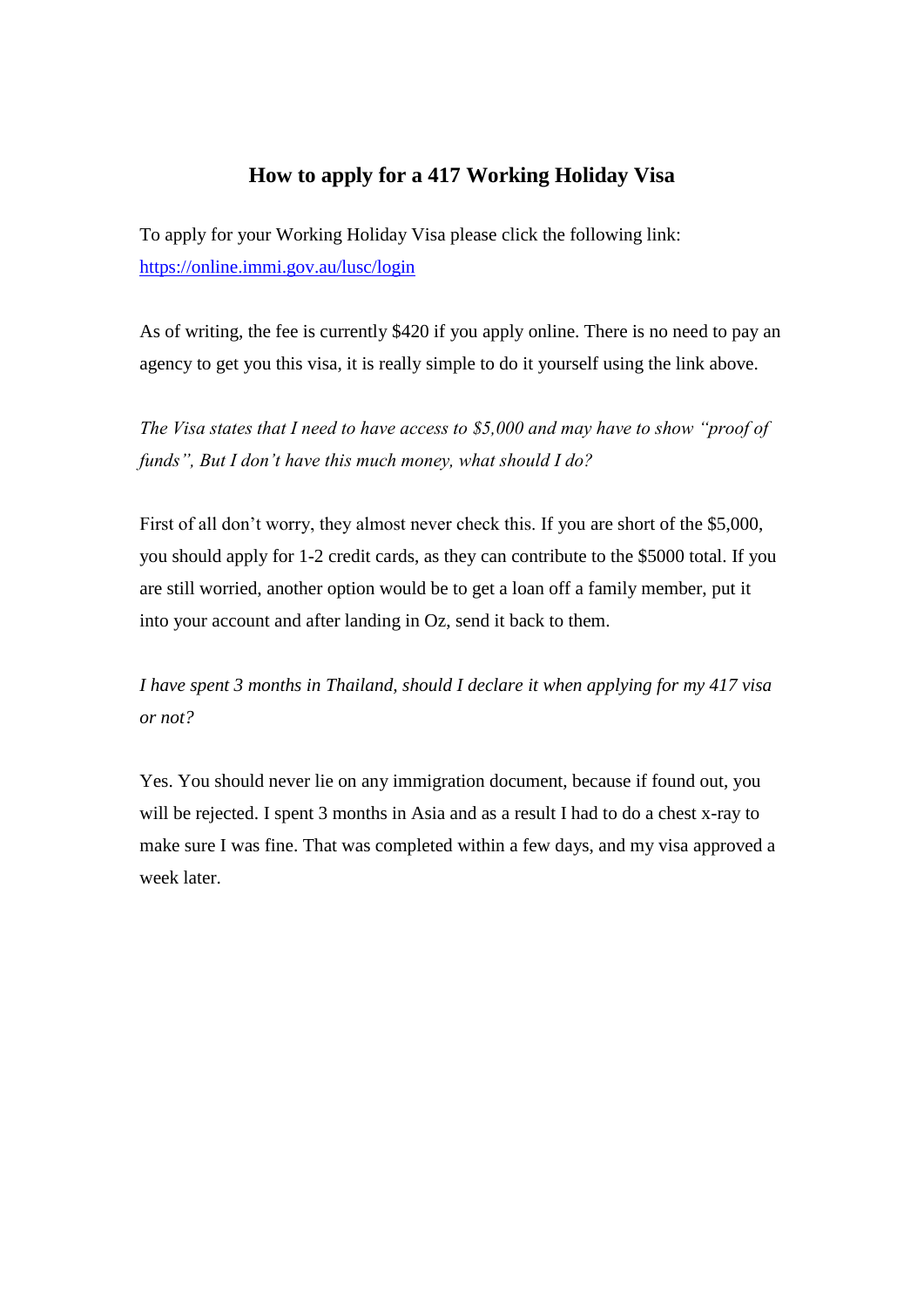# **Regional work and the 1263 Form**

<span id="page-7-0"></span>To obtain a second WHV you are required to work 88 days or 3 months in a part of regional Australia.

To find all areas that count as regional work please see the Australia Immigration document here [https://www.immi.gov.au/allforms/pdf/1263.pdf.](https://www.immi.gov.au/allforms/pdf/1263.pdf) Any postcode that is listed on that document means you can work there and it will count towards your 88 days.

The form also states what type of work is allowed to be counted as part of your 88 days. Working in a supermarket or a retail store whilst in the post code areas will not count towards your 88 days sign off.

Once you have completed your 88 days, print of the 1263 Form in the link above and get your boss to sign it. You will need this when you apply for your 2nd WHV.

### *Do I need to work 88 days or 3 months, I don't understand?*

This really depends, you don't actually have to do 88 days of actual work. For example, the industry standard for mining is 10 days on at 10 hours a day and 10 days off. So the 10 days off you have can be counted towards your 88 days, assuming you did the 10 days on at 10 hours a day.

10 days on 10 days off

 $= 20$  days ticked off your 88 days.

The industry standard for picking and planting is 6 hours of work a day for 6 days. If you work for 6 days doing 6 hours or more, you are given an extra day to add to your 88 days. If you only work 5 days at 6 hours, then you are only given 5 days.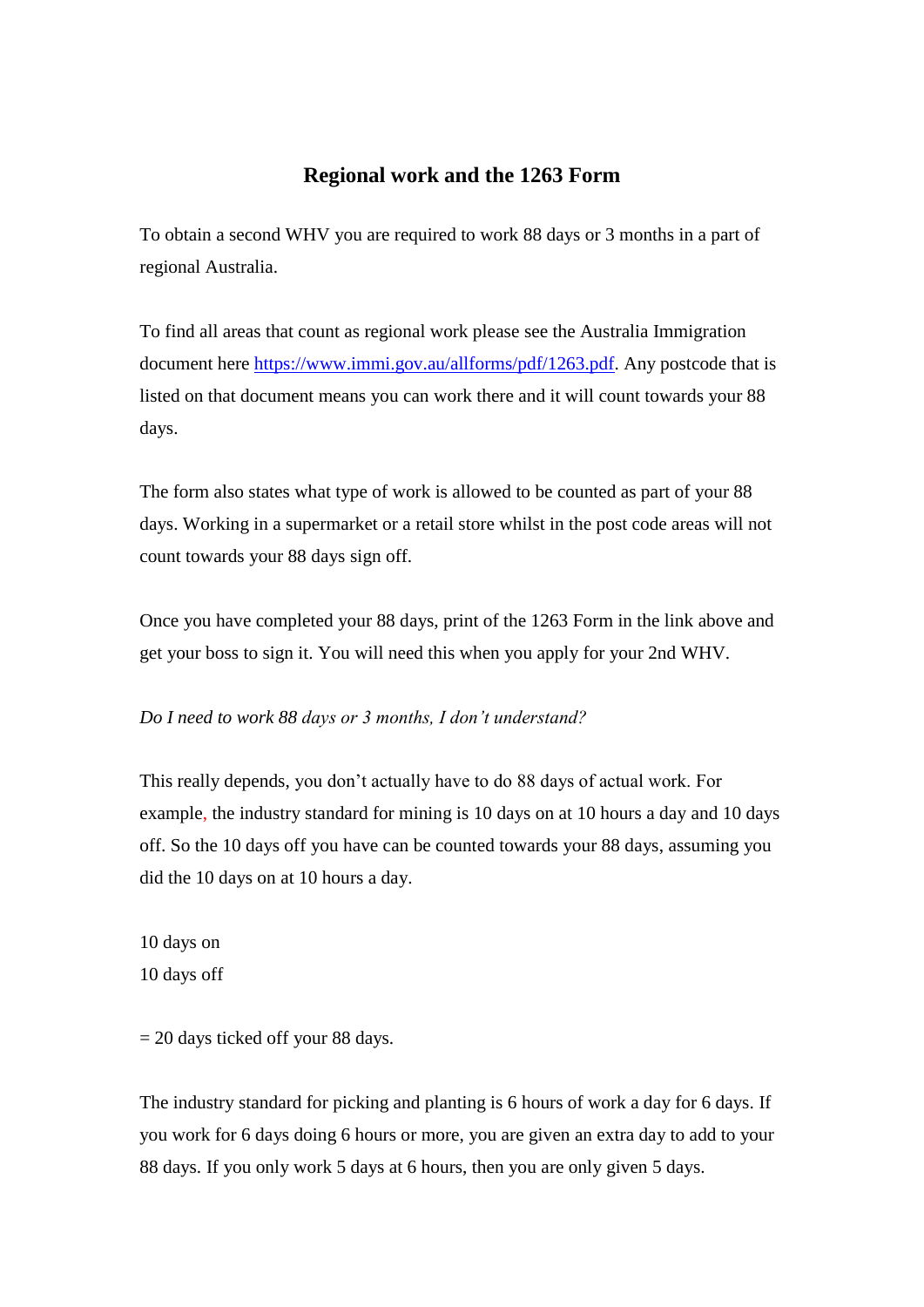6 days on 1 day off = 7 days ticked off your 88 days

*What if I work 7 days at 6 hours per day, does that mean I get 8 days ticked off my visa for the week?*

No you will only get 7 days.

If you change employers or contractors during jobs, then you will have to do exactly 88 days. So it is best to stick with one employer throughout your time in Australia. If you work directly for a farm, always ask them what they define as their industry working week, because you may not have to work as much as you think.

If you are still not sure, ring up the following number (131 881) and they will tell you everything you need to know about the job you are in.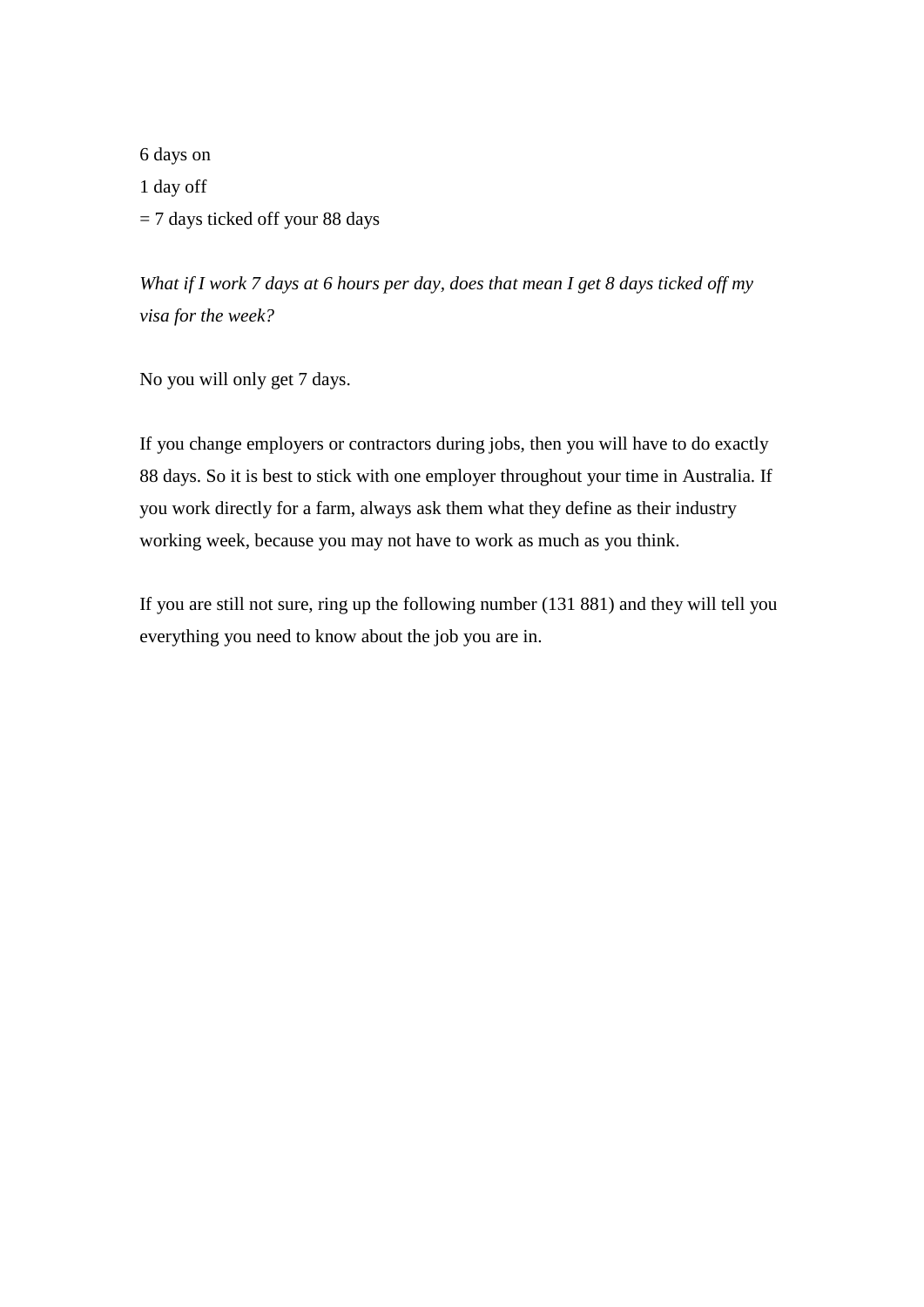# **How to find a job**

<span id="page-9-0"></span>When looking for a harvest job the first thing you need to look for is what is currently in season for picking. The easiest way to find his out is by referring to the National Harvest Guide.

This book will give you information on what is growing in different parts of Australia during each month. There is no point heading to Perth looking for jobs in March, if they have nothing until June! Once you have done that, you can go a number of ways.

You can pick a state you would enjoy seeing, or you could pick a state which has the most amounts of crop harvests for the time period you want to work to maximise the chances of getting a job. Then you target these towns and start looking for jobs.

### **Contacting job agencies within the regional areas**

As you all know getting telephone numbers of farms or contractors using the internet or the phone book is quite difficult. A more sensible and smarter way is to Google job agencies within the regional area you wish to work in. For example, I worked in Gatton and when you Google "Gatton employment agencies" you get the following site:

### [www.maxemployment.com.au](http://www.maxemployment.com.au/)

I rang them up and asked them if they could give me details of all farms and contractors in the local area, they sent me this: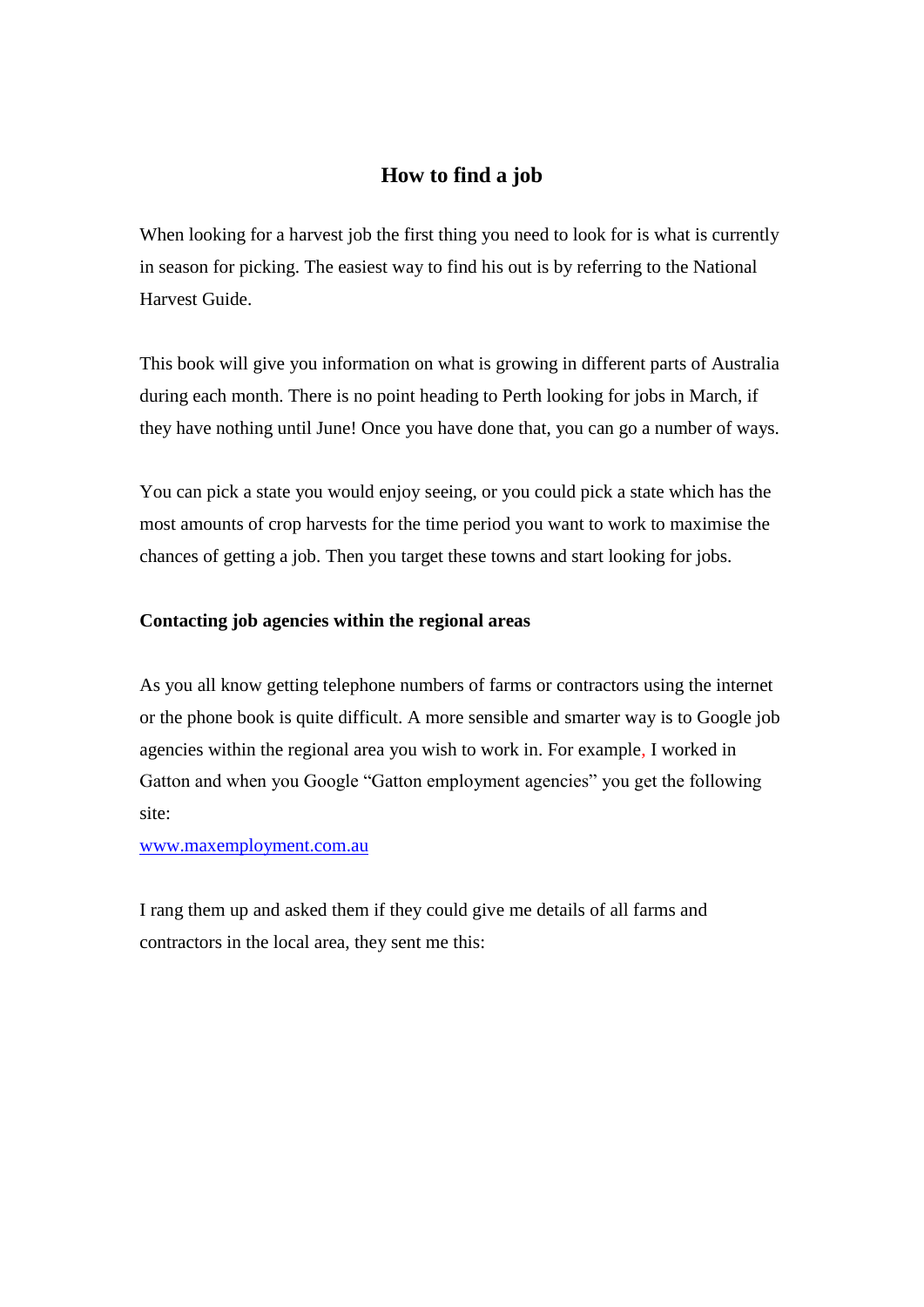| Name<br>Abraham       | <b>Phone Numbers</b><br>0423 735 588 |
|-----------------------|--------------------------------------|
| <b>AEC</b> Holdings   | 0438 150 616                         |
| Baur                  | 07 5462 6124                         |
| Bell-Be. Abdel        | 0423 692 487                         |
| <b>Blackboy Ridge</b> | 0413 179 133                         |
| Harrison Harvesting   | 0418 786 330                         |
| Hussien               | 07 5462 1440 / 0402 313 621          |
| Koala Farms           | 0412 182 338                         |
| Mulgowie Farming      | 07 5465 9222                         |
| Raddatz               | 07 5462 1782                         |
| Vege Fresh            | 07 5462 7294                         |

You should do this wherever you go. This way you can ring up all the contractors and farms before travelling in the middle of no where. You can ask them if there is work there, how are you paid, how long is the work for, what type of work, and everything else you need to know.

Now you are speaking directly with the farmer or contractor and none of this "wishy washy" second hand talk that you hear from other backpackers.

# **Internet job sites**

There are many sites that will help you find a farm job in Oz. Below are what I have found most useful. The internet is a valuable resource.

<https://jobsearch.gov.au/harvesttrail/> [www.seek.com.au/jobs-in-farming-animals-conservation/farm-labour/in-australia/](http://www.seek.com.au/jobs-in-farming-animals-conservation/farm-labour/in-australia/) <http://www.gumtree.com.au/> <http://www.ruralenterprises.com.au/> [http://www.farmwork.tv](http://www.farmwork.tv/) <http://www.backpackerjobboard.com.au/> <http://nomadsworld.com/jobs/>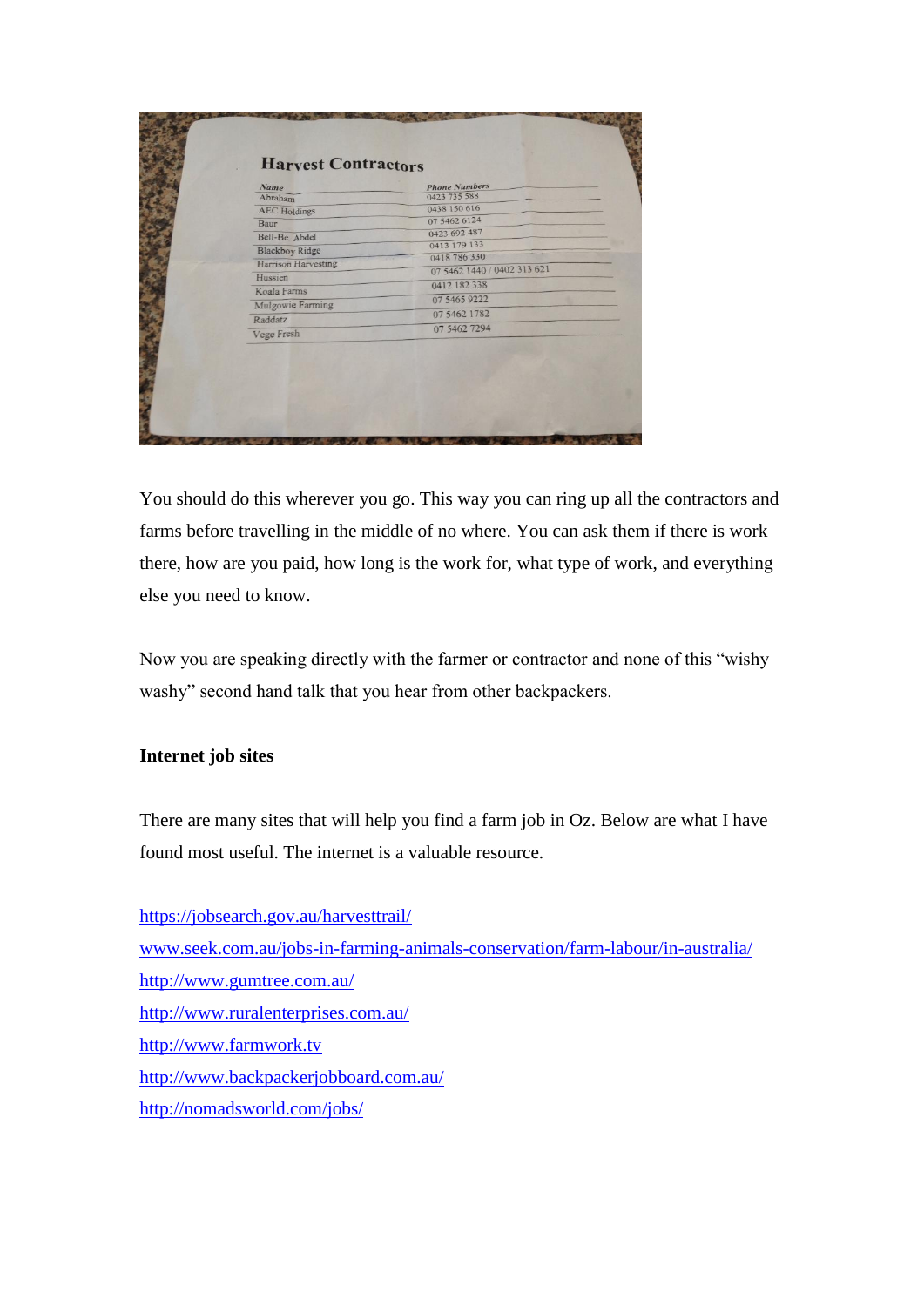### **WWOOFing**

I don't have too much to say about WWOOFing except that I would not do it myself. There are plenty of rural jobs that will pay you good money if you know where to look and use a sensible approach. The only time I would do WWOOFing is if you are low on money, or don't want to spend money while looking for work. A good site for WWOOFing or doing similar things is<http://www.helpx.net/>

### **How to spot if a job is a scam or not?**

As of late there are a lot more scam job listings aimed at people who are on a WHV. I have heard of an example where a contractor sold 100 apple picking bags to group of Koreans and Japanese's in Victoria for \$100 per bag. He then told them that the first day of work is "training" and then disappeared on the second day pocketing the cash from the bag sales and a full day's wage from over 100 pickers.

### *Must stay in provided accommodation with 2 weeks rent and bond charge.*

You need to be cautious of any job opportunity that states you must stay in provided accommodation. The scam here is that they usually have little to no work but need their rooms filled. So they lure you in on the promise that there is work available. Upon arriving they tell you that the season is going to start "soon", sadly soon never comes and by then it's too late and you have lost valuable weeks on your WHV, and being left out of pocket.

The rent is usually overpriced and you will be sharing a room with 2-6 other people who are all here because they were "promised" jobs that never existed.

### *Untrustworthy contractors*

I have lived with people who told me after working with various contractors, they never ended up getting paid for work. If you are unsure if the contractor you are working for is legit, ask for their ABN number. Ask locals in the area if they know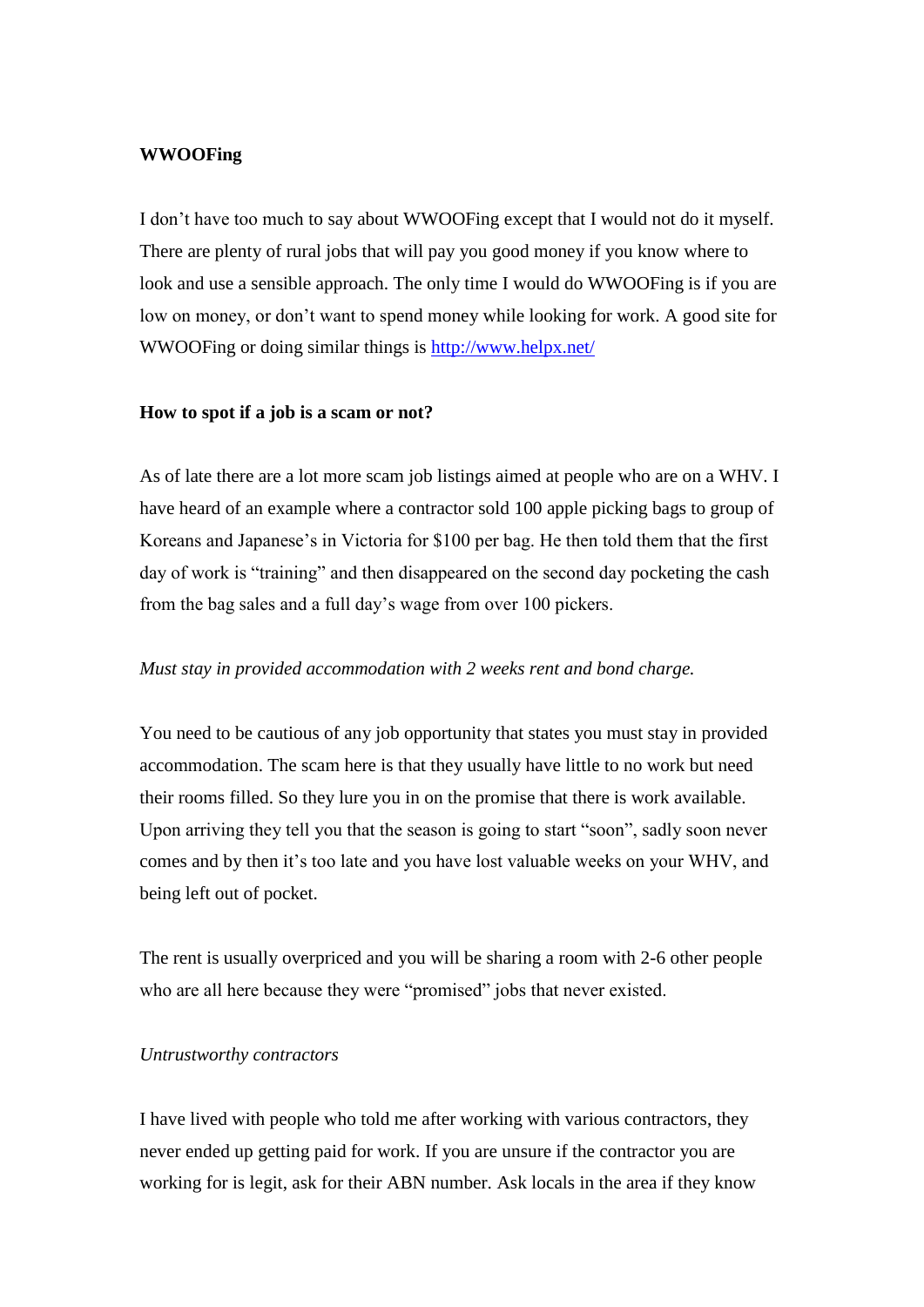him/her well and how long they have been working in the area. Ask the people working for him about how they are getting paid. Have they ever had trouble?

You can also call the National Harvest Help Line and enquire about contractors as some of them get put under review for a number of things. If they are given the green light, they are good to go. The same can apply for farms.

### *Sending money in advance before starting work*

Any type of work that requires you to send money up front, either cheque, western union, PayPal or bank transfer, is a scam. You should never have to pay up front for anything when starting a job. You wouldn't do it back home, so why do it here?

### **Working directly with a farm**

Working directly for farms are ideal. You will get paid more as you don't have to deal with a contractor and you will usually get a set amount of hours each week. The downside is that it is increasingly hard to find jobs on a farm just using the internet. One of the better ways to find one is to get a car and visit farm to farm asking them directly if they need work. If they don't, just drop them your number and tell them to call you if they ever need a hand.

Another option is to pick up the local phone book and start contacting farms in your area, however this can be a tedious process.

### **Contractors**

A contractor is a middle man between you and the farm, he will source all the workers and send them to the various farms on behalf of the farmer. The farmer pays the contractor for the work, and then the contractor will then pay you after he takes his cut. Working for contractors is a bit more risky as you are not guaranteed work everyday. However it's less effort on your part to find work. You will get picked up and dropped off to and from work everyday and you don't need to call or visit farms asking for work.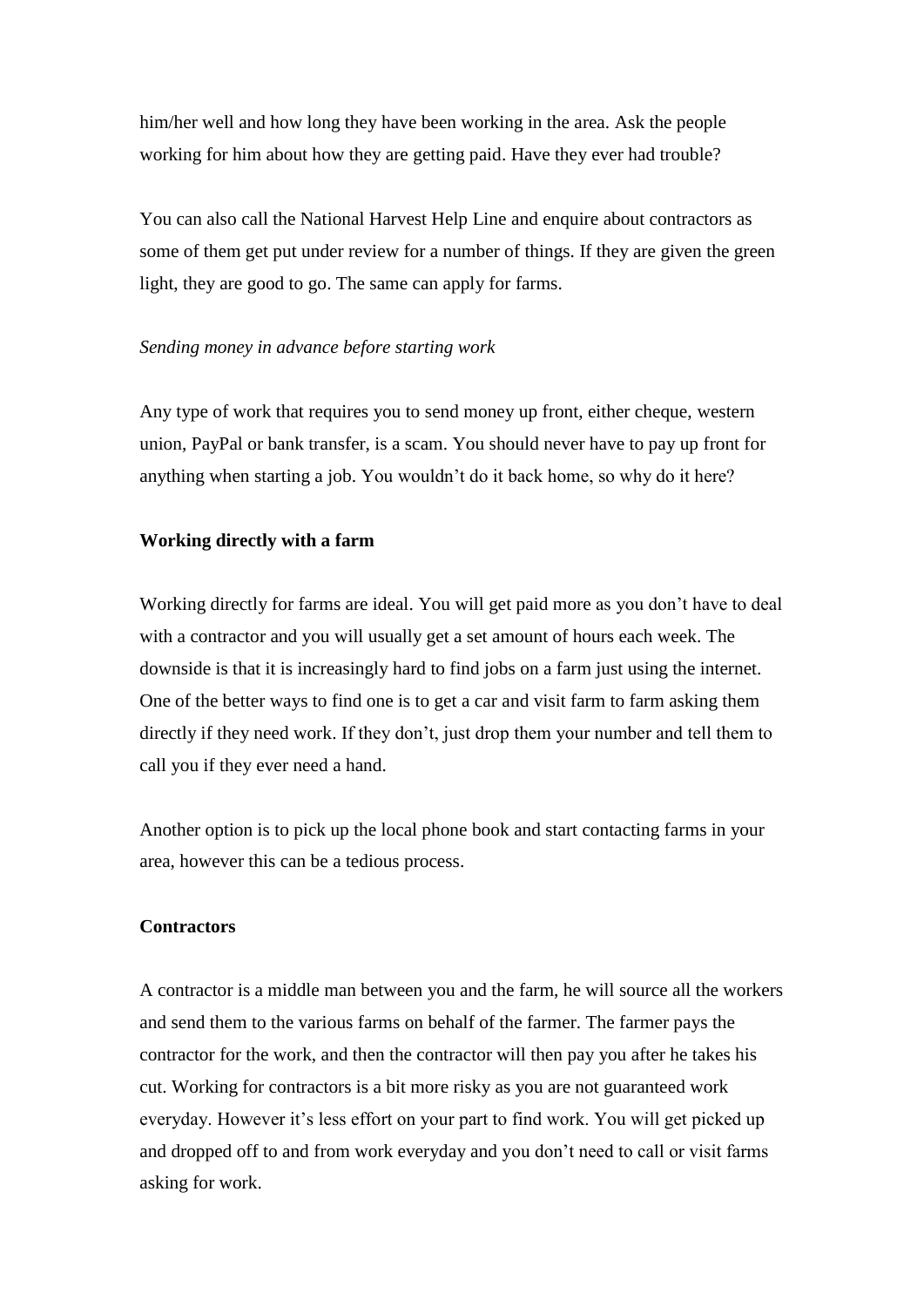### **Work directly with a farm or a contractor?**

If you are just here to work then I suggest going with a farm is the better route. As I said, usually you will be given a set amount of hours each week, and you get paid better. However if you just want to be more flexible and work now and again, going with a contractor is the most sensible route.

To give you a few examples of wages between working for a farm and a contractor, see below:

*Hourly work* Contractor- \$17-\$20 Farm - \$20.67-\$28

*A Bin of Onions/Tomatoes* Contractor - \$30-\$45 Farm - \$65

As you can see working directly for the farm is more profitable and you get more money for your work. So if your main goal is to make money, always go with the farmer. It may be longer hours, more days working and less free time, but the loss of time will be a gain in money. If you don't want to work very hard and just get your 88 days signed off, go with the contractor.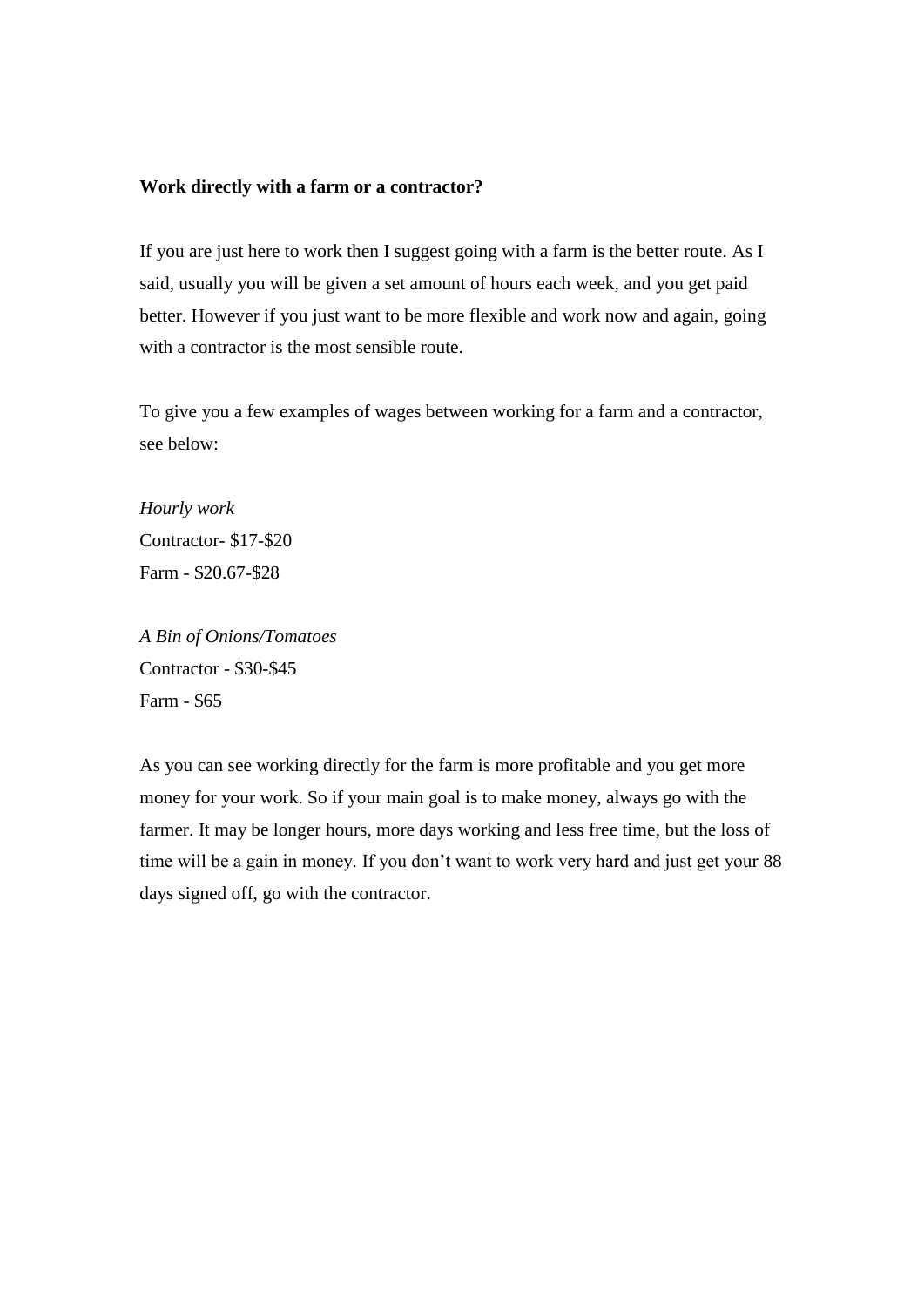# **How I made \$8,000 in 3 months**

<span id="page-14-0"></span>I made \$8,000 in just over 3 months. I believe it was 3 months and 1 week. I did this all picking and packing fruit and vegetables. I mainly picked Onions and Pumpkins.

Onions were contracted work, paid \$40 per bin, while Pumpkins were paid hourly at \$17/hr. Once getting to speed, I managed to hit about 4-5 bins a day for onions. This took around 8-10 hours a day.

I also did other jobs such as packing pumpkins, tomatoes and lettuce. All this too was hourly jobs and were paid \$17/hr. If you work for the right people who are not there to scam you or swindle you, you can make money. Don't believe me? Here are my pay slips for two weeks of picking and packing Pumpkins.



Payslip for 9-15th December = \$756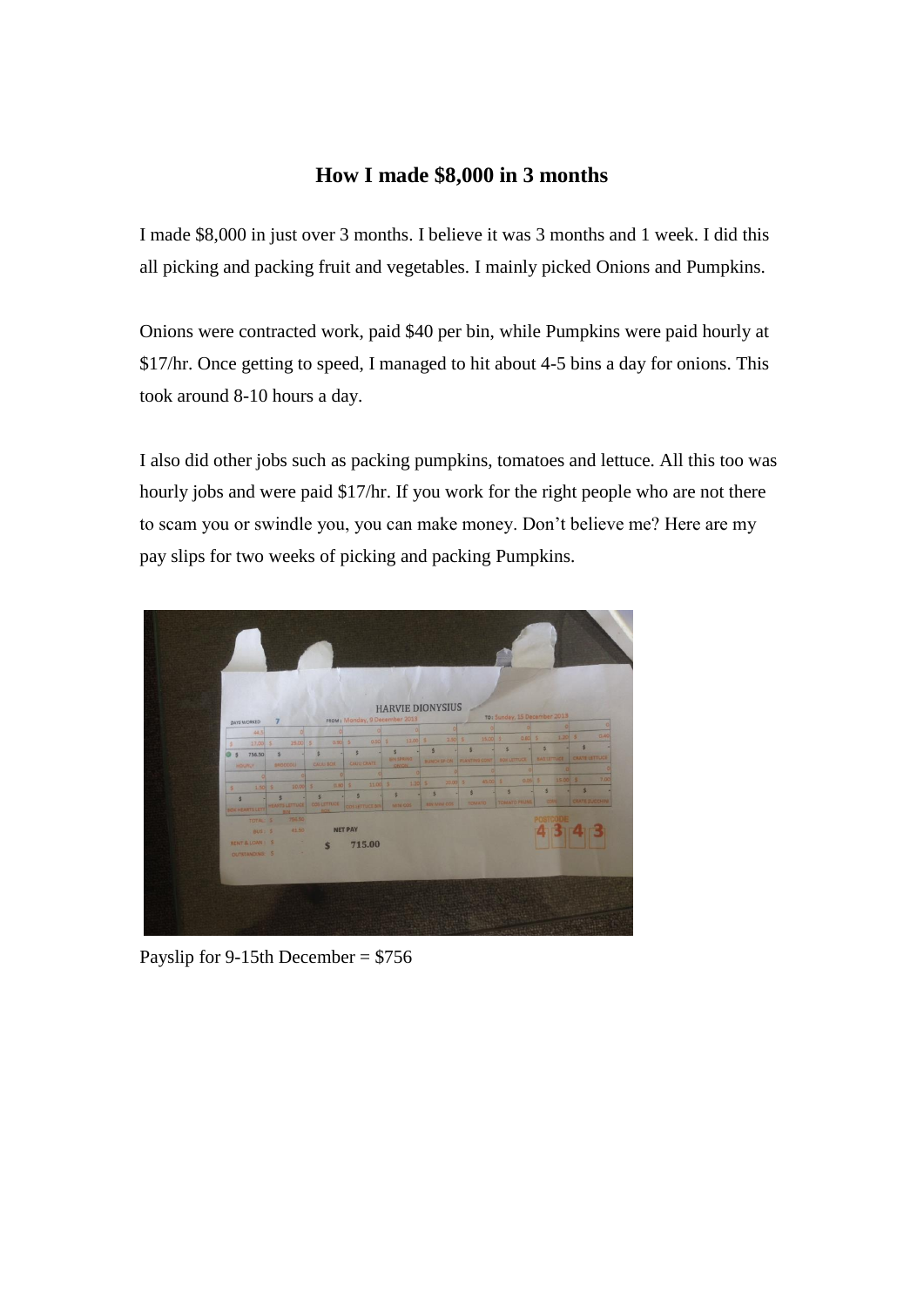

Payslip for 16th-22nd December =  $$782$ 

I sadly don't have all my payslips as I threw them away. I didn't think to keep them for the writing of this e-book.

Onions are paid by the bin. Every time you fill a bin you are given a ticket, which at the end of the week you cash in. I would usually have around 20-25 tickets a week to cash in depending on how good the onion farms were. This earned me \$800-\$1,000 a week!

# **Being on good terms with your contractor**

I worked with a contractor during my time in rural Oz. The relationship you have with him or her is vital. I had a superb relationship with him, always in commutation, showing him I am a hard worker, playing to his good sides. In return I was always working. If there was work, he would send me there. I hardly had a day off except for a few days during a transition period from one crop to another.

I never turned down work. Whenever he needed me I gladly accepted and worked. If your boss asks you if you want to work and you say no, you will have dropped in the pecking order. Always say yes if you want to make money.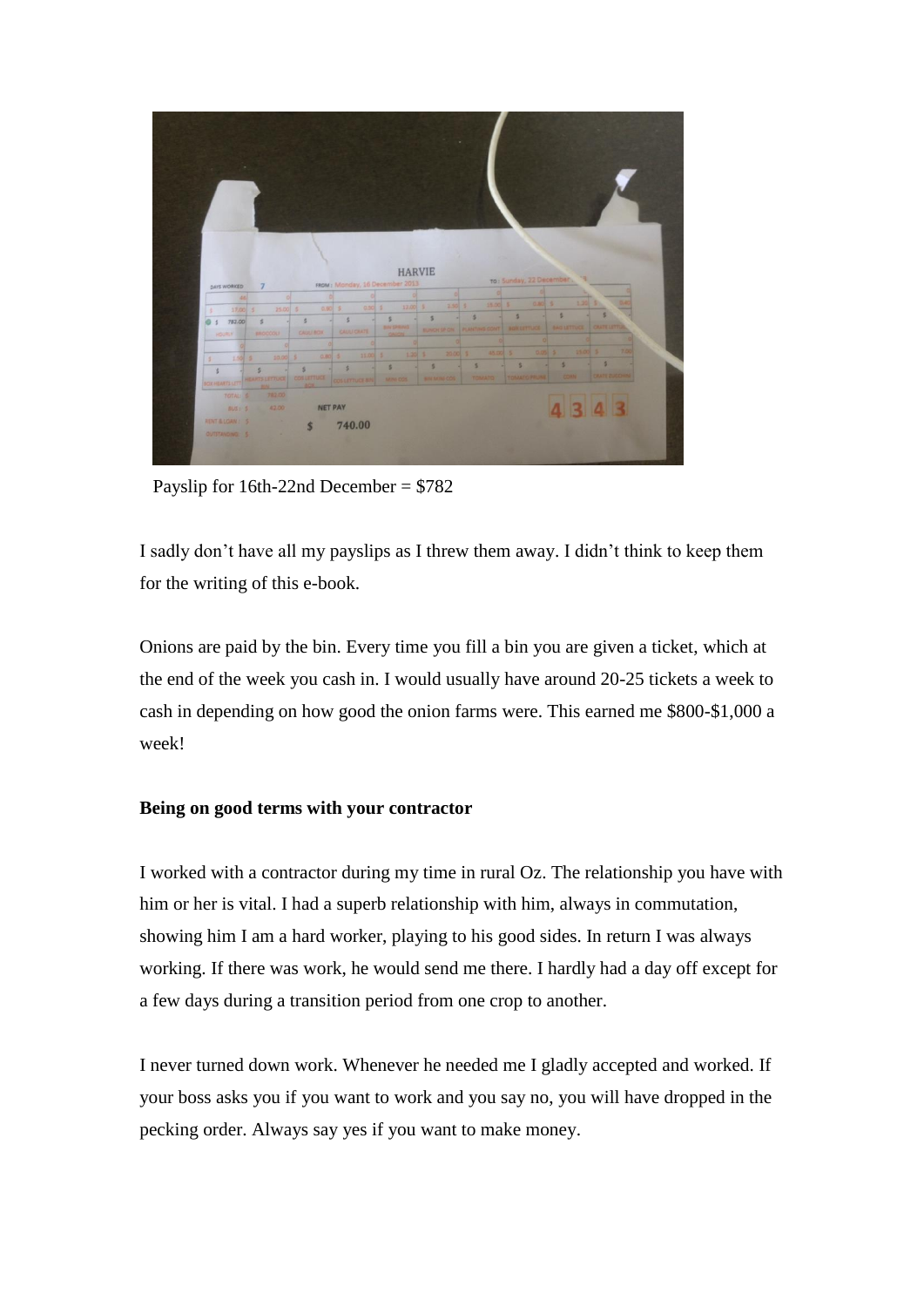Do a good job wherever he sends you. Do exactly what is asked. Don't cause any trouble with the farmer or your co-workers. I have seen it all too often where backpackers start arguing with the farmer for whatever reason, or are fighting with one of the co-workers. Trust me, it happens more than you think. Never be this guy. Your chances of getting work after that will diminish, greatly!

### **Can I make \$8,000 in 3 months?**

I wish I could answer that but I can't. It depends on so many factors; luck being one of them. I was smart by picking Gatton for my place of work in September (using the harvest guide). I also got lucky as the harvest was good and I was able to make money as a result.

During my time in Gatton, I knew people who were only making \$200-\$400 a week, some even less, for reasons I don't know. I never spoke to them, but from what I could see, I think it was a combination of them being lazy and not wanting to work.

Having said that, I made good friends with people who were making as much as \$1200-\$1600 a week picking onions. God they were fast. I used to think I was fast until I saw them. These guys were making a lot of money, and they had pretty much mastered the art of onion picking.

Others factors such as how fit are you? Can you work in the heat? Will you get lucky and land a nice shed job? All these factors and more come into play when trying to make money in this business.

### **Don't follow the crowd**

During early January time in Gatton, word got around that there was plenty of work going and before you knew it, the place was rammed with backpackers. The caravans were full and everywhere you went you had backpackers looking for a job.

In Gatton it wasn't so bad, as work is usually always plentiful. But in other areas this can be a problem. It's not uncommon to hear stories of towns filling up with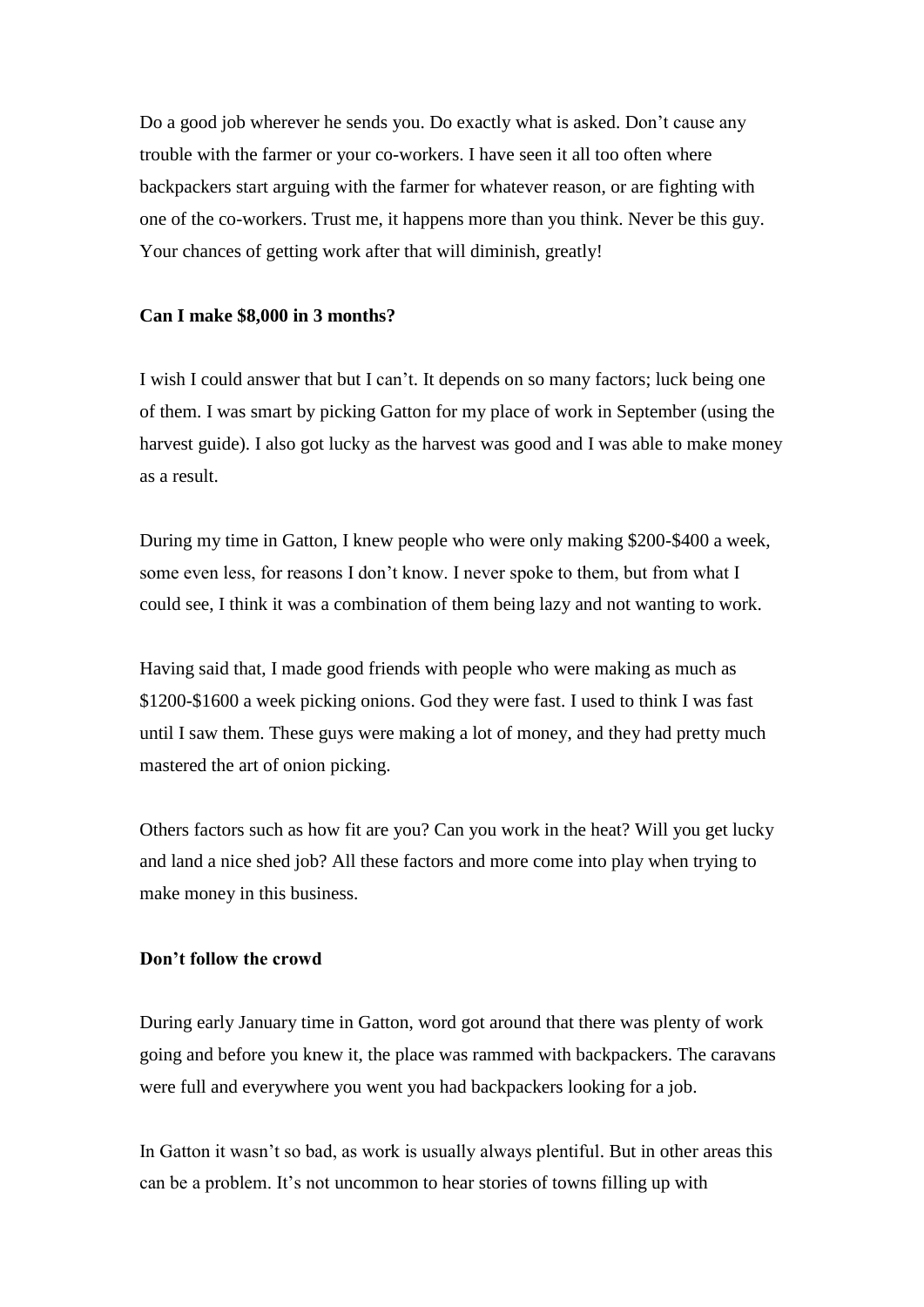backpackers, with the lack of jobs. You need to be smart when looking for work. As I said, call the agencies, ask them how high the demand for work is, how many backpackers are currently in town. Ring the backpacker hostels and caravans parks. Get the information off the locals before you commit to a place.

### **Types of harvest work**

There are many types of farm work. The most common ones are picking and packing, which I will discuss now.

### *Picking*

Picking, as it sounds, involves you going outside and picking a fruit or vegetable. This can vary from being paid hourly or at contracted rates, which is, the more you pick, the more you earn.

You need to be strong to be picking all the time. The heat is intense. There are spiders and snakes in the farms. And you need to be fast. Some girls were only making 1 bin a day doing Onions, which is \$40 for 9 hours of work, while other girls were doing 3- 4 bins, which is \$120-\$160. Picking is hard, but it's not hard as everyone makes it out to be. You just have to be willing to do the work to earn the money.

### *Packing*

Everybody dreams of a packing job. You are usually in a shed cleaning or moving produce, protected in the shade, without doing much heavy lifting. It seems that girls tend to get put in the packing sheds, but I did get lucky and spend about 4-5 weeks in the sheds too. Packing work is always paid by the hour, and requires the least amount of output, so always go for packing jobs if you can.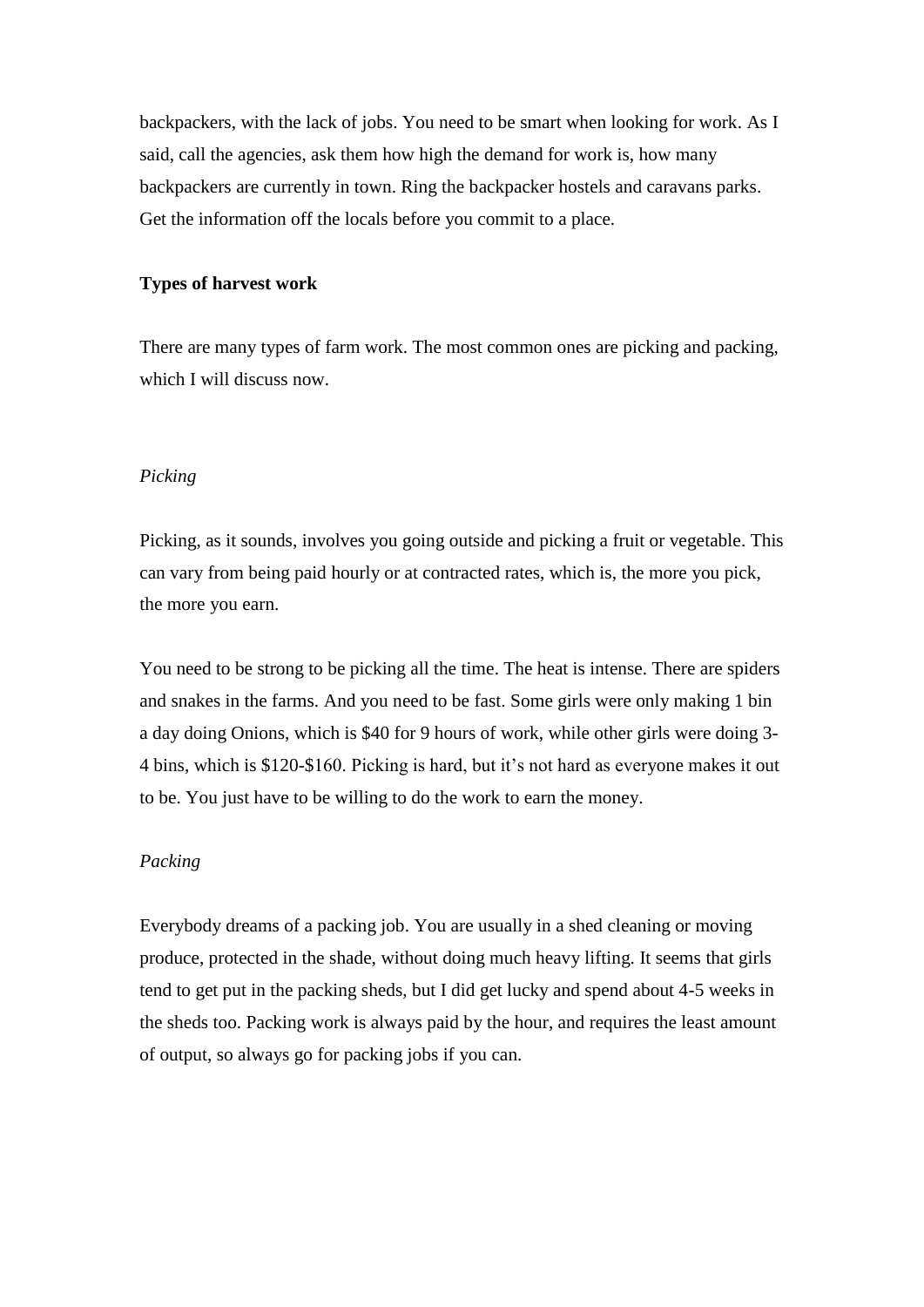### **How my friend made \$18,000 in 14 weeks**

<span id="page-18-0"></span>We all dream of this when first hearing about doing a WHV in Australia, "I wish I get a job in the mines". Well the fact of the matter is, it will be almost impossible to get a job in the mines nowadays given the amount of people applying. However you can still make good money on the harvests.

The reason I came to Australia was because a friend of mine told me how he earned \$18,000 in 14 weeks in the previous year, while having his accommodation paid for. He worked on average 10 hours a day, getting paid \$27 an hour. How you may ask? He did it working for a company called Co-operative Bulk Handling (CBH). They have wheat farms around Perth.

Anyone can apply for a job for the wheat harvest which starts around October/November every year. To apply for a job, please visit the following link [http://careers.cbh.com.au/vacancies/.](http://careers.cbh.com.au/vacancies/) From around June time until the end of August, vacancies will appear. The role is called "Casual Wheat Harvest positions"; usually around 1,500-3,000 vacancies a year. Anyone can apply.

They have on site accommodation for you, however, you may need your own transport from the housing to where you work. My friend was pretty far from anything when working there. Even a trip to the local supermarket would take him an hour's drive. He said the work was hard and very hot. The average day would be around 8-10 hours, and it wasn't easy. He didn't have a car, but managed to get a lift into work everyday from someone staying in the same accommodation as him.

Depending on the yield of the harvest, work can last anything from 6-16 weeks. The starting wage being \$27 hour, including superannuation. My friend managed to total up around \$18,000 in just 14 weeks!

Jobs like this can be found. It's all about knowing where to look. So come June time, click on the link I provided above, and good luck.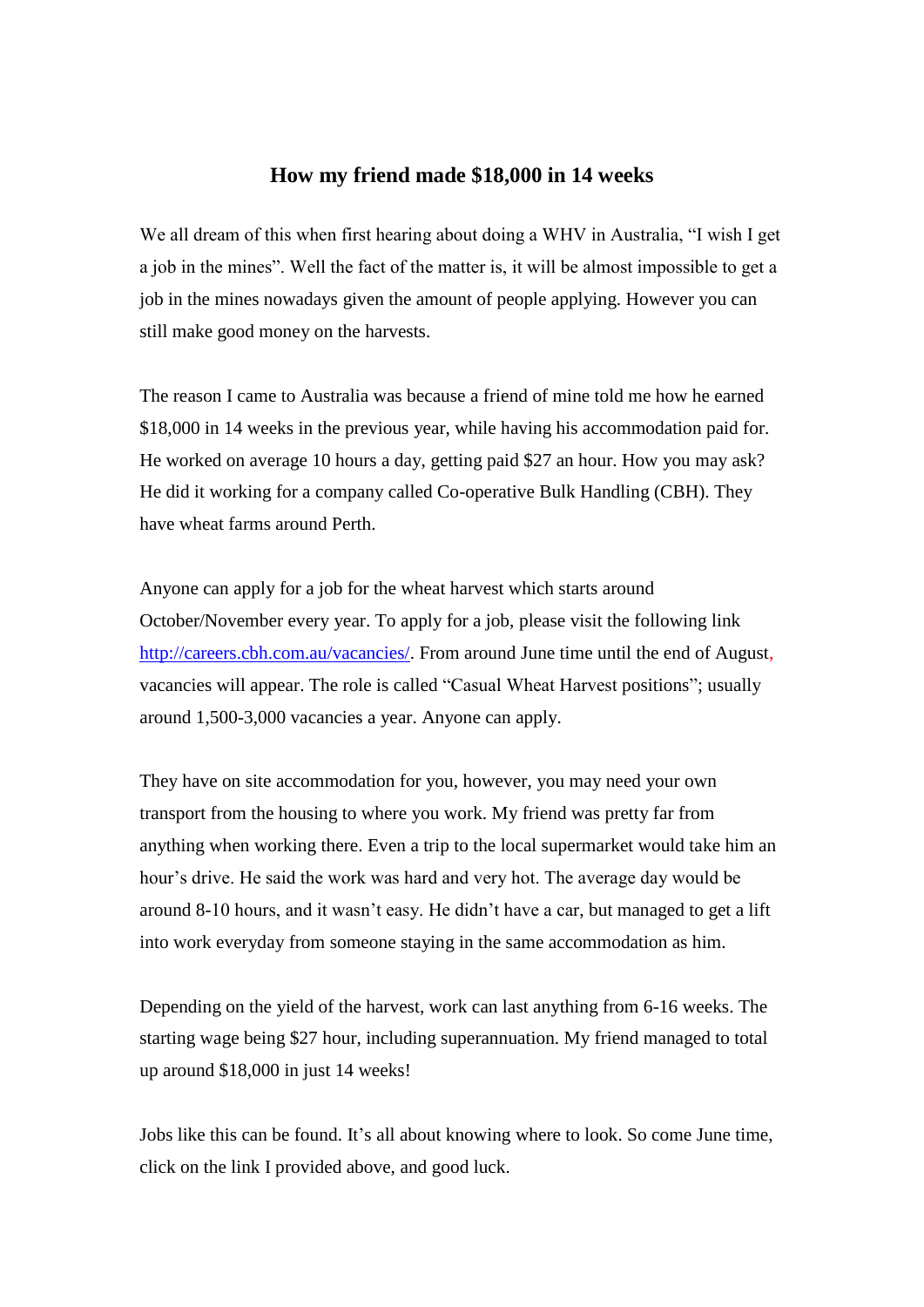# **Graincorp**

Graincorp is another company similar to CBH. They also have harvest jobs, which will sign off for your 2nd year visa. There harvests usually start around July to August and October to February.

For more information and applications, please visit the following link: <http://www.graincorp.com.au/careers/harvest-recruitment>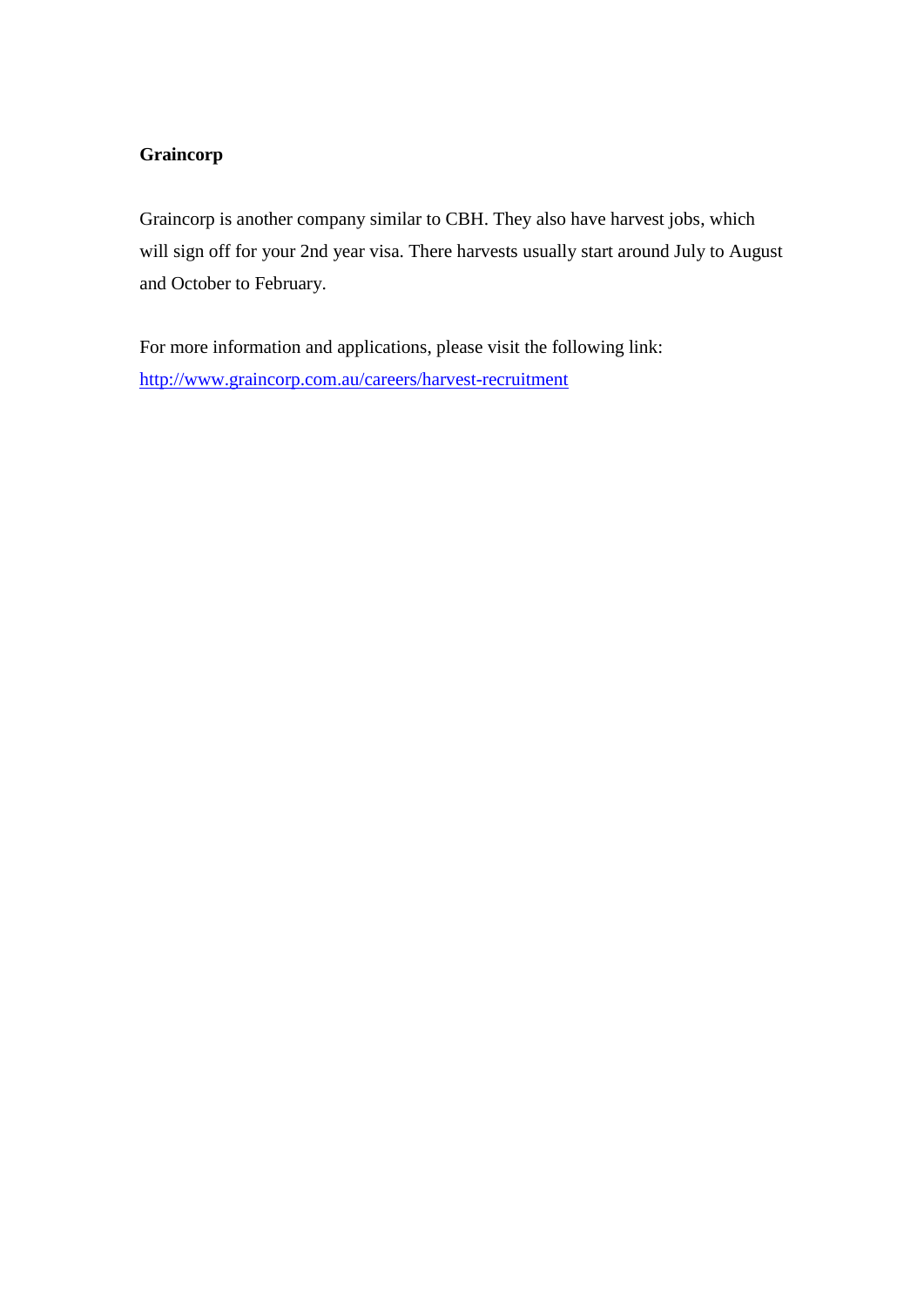# **The best times to visit Gatton**

<span id="page-20-0"></span>Before you read any further of this chapter, please remember that each harvest season is based on a number of factors. Just because what I have said below was true for 2012 and 2013, may not hold true for the future. Floods, bad harvests, lack of rainfall, along with 101 other factors can change when it's best to visit Gatton, or any other rural place for that matter.

### **September – December**

Usually from September up until December red and brown onion picking will be happening. To get this job, all you need to do is turn up and you're allowed on the farm. The contractor you work for will tell you a place to meet and he will pick everyone up and take them to the farm. This goes on for around 3-4 months NON STOP! It's very likely you will always find work during this period.

As of writing you are given \$40 per bin. If the onions are small you will get \$45 depending on the farm.

### **November - December**

Green beans also get picked between November to December. Pay rates vary from 80c-\$1 per kilo of green beans. The money for this is not so great, but an average day's work yields around \$60-\$90 dollars for 6-10 hours work, depending on your speed.

### **November - January**

During November all the way till January you get pumpkins and watermelons. This work is all paid hourly. Once again, it depends on the harvest and the amount farmers in Gatton growing the crop that year. For example, I did around 7 weeks doing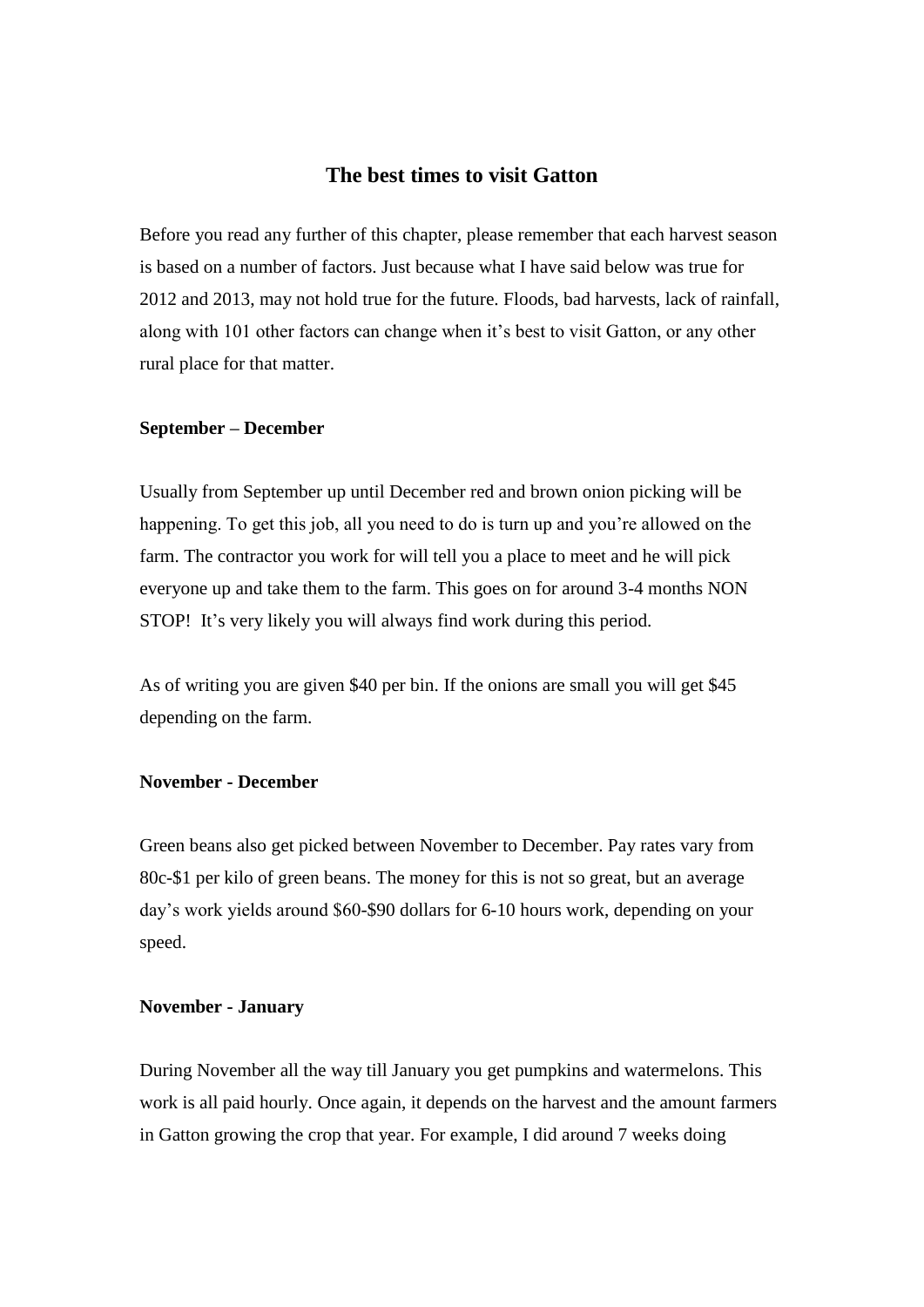pumpkins non-stop. I asked my farmers about the crop last year and they told me it wasn't so great and they only had work for around 4-5 weeks.

Watermelons are usually about the same time period to pumpkins. I did them for a week, but my housemate did them for the whole season. He used to bring home around \$1000 a week.

### **May – September**

I spoke in depth to my contractor who told me the best time to visit Gatton is from May up until December for constant work. During the months of May to September you will mostly be doing broccoli and cabbage. Both of these are usually paid by the bin; \$27 for both.

I was told even from the lazy backpackers that cabbage is good money, so if they are making good money from it, anyone can! A friend of mine has done broccoli for over 4 years and he estimated his hourly is from \$25-\$60 an hour depending on the crop and team he is working in.

If I had to tell you when to visit Gatton, anytime between May to December is good for constant work assuming everything went well harvest wise. January until mid May is the quiet period for Gatton. Work is still there to do, but not as abundant.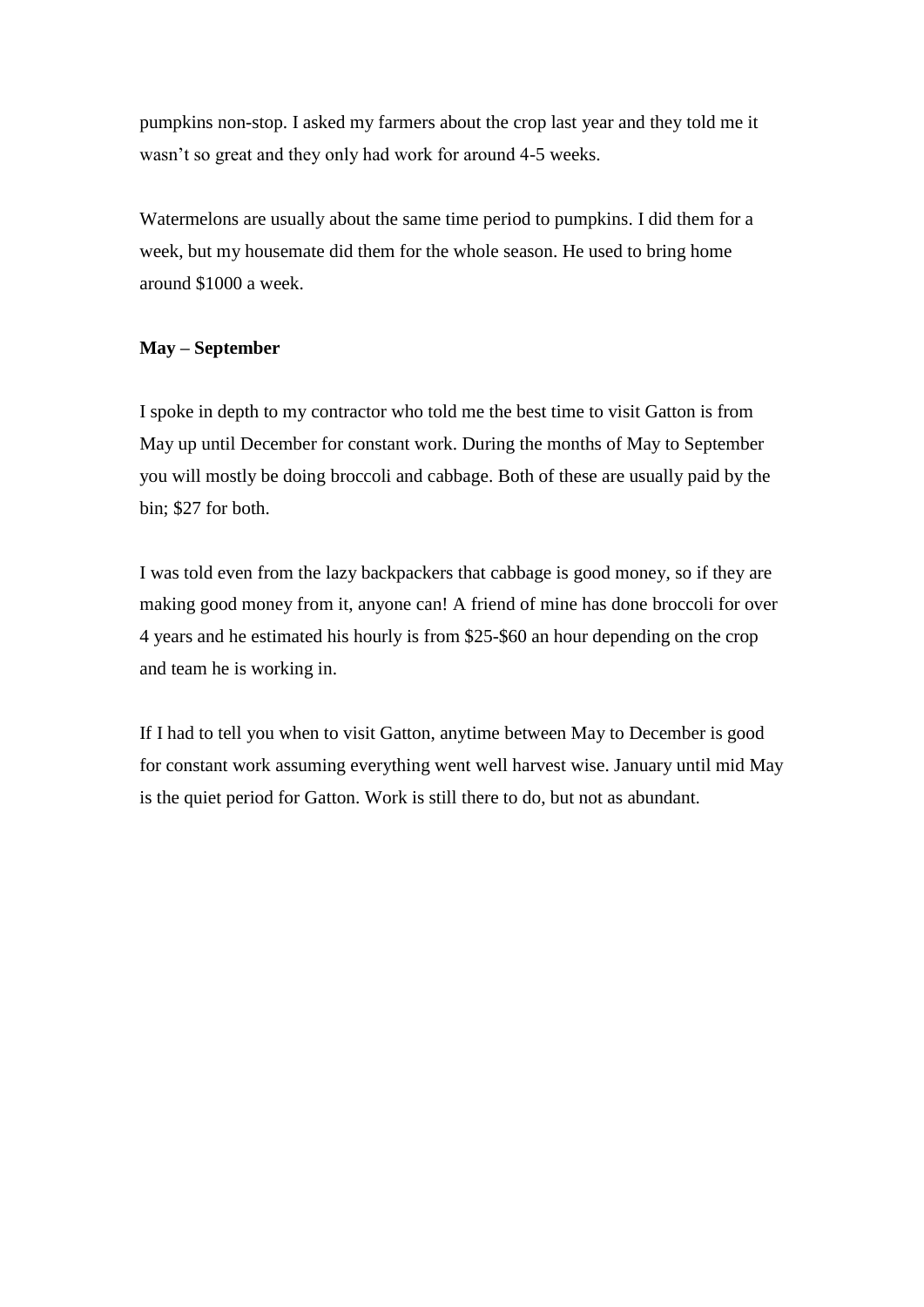# **Finding a house share**

<span id="page-22-0"></span>Some regional areas are in a pretty dire state of affairs if you want to live there long term. Most rural places are filled with caravan parks, crawling with mice, cockroaches and god knows what else. The motels are usually of an okay standard if you are lucky, but prices usually start from as much as \$60 per night! I have listed a few ways you can try and hopefully found a nice place to live like I did.

### **My house share**

The house below is where I stayed during my three months in Gatton.

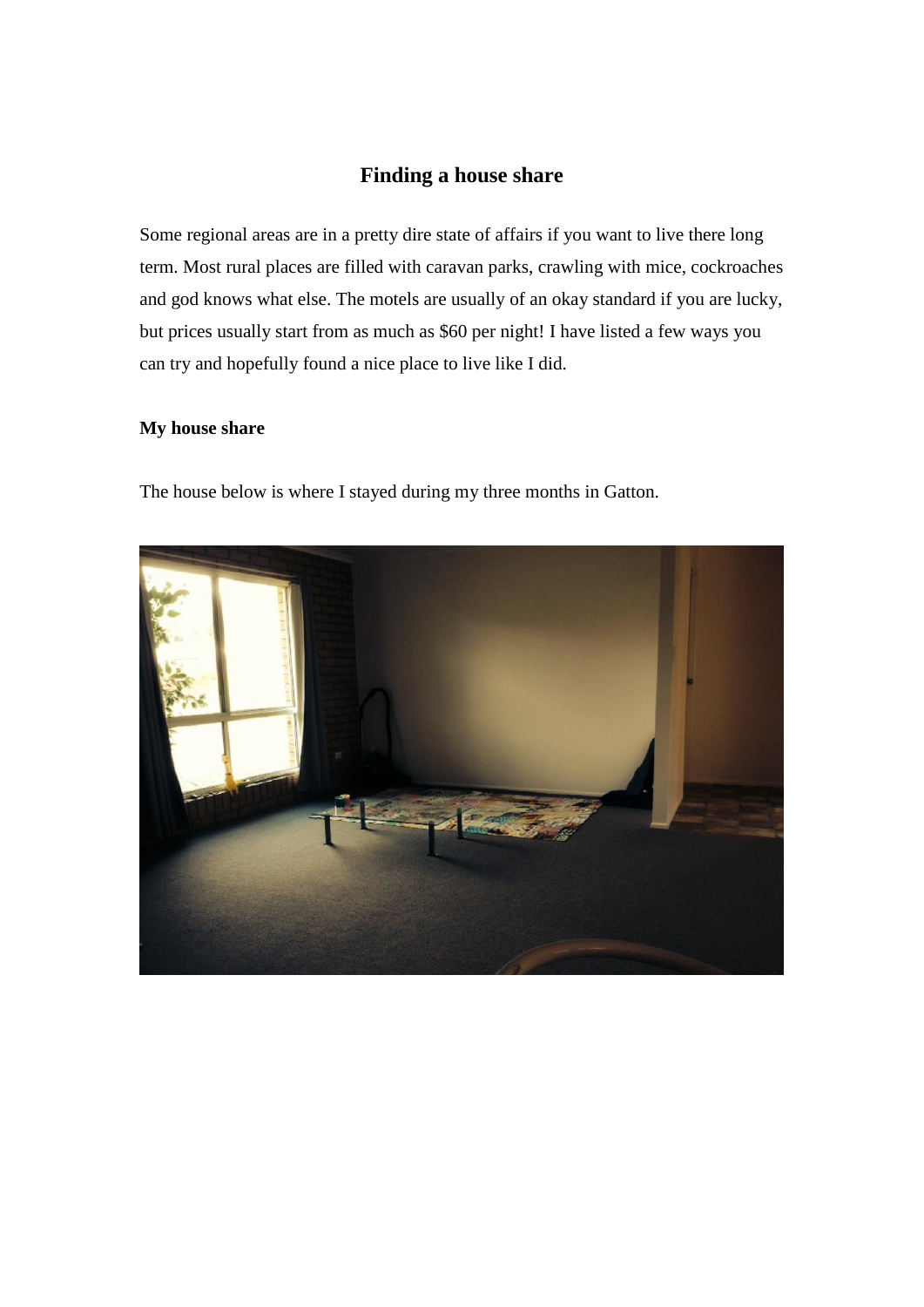

As you can see the house is clean and new. I shared a bedroom with my friend for \$90 a week each. This was later dropped down to \$85 a week - all bills included. It had everything we needed; a garage, a bath, shower and a toilet, which is inside the house (you will be surprised how many are outside). The total number of people living in the house was 4. In a caravan park, you will often get 4 people in one caravan!

# **Using Gumtree**

Gumtree is a great website for looking for a house share. Select the area you want to work in and see what's on offer. If the advertisement shows no pictures of the house, this usually means it's going to be quite messy, as we found out when picking our first house using Gumtree.

We had mice, cockroaches and ants all inside our first house share. It consisted of 3 bedrooms with 8 people living there. I moved out after 1 day.

House shares usually start from \$80+ per week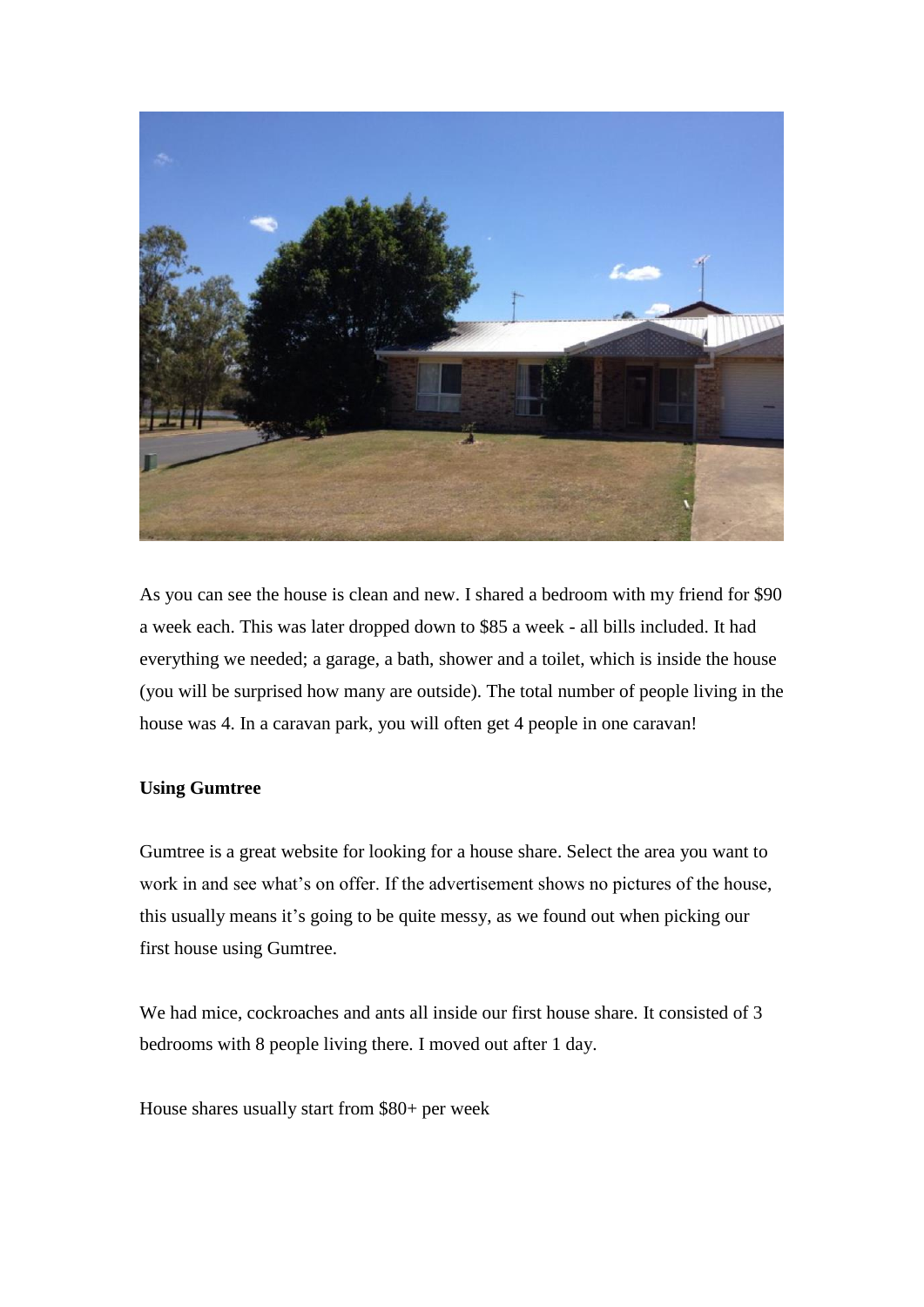### **Airbnb**

[www.Airbnb.com](http://www.airbnb.com/) is a good resource for finding housing in any area. They usually tend to be cheaper than hotels too. I would suggest looking at Airbnb for a short term option until you find a suitable house share for yourself.

Airbnb rooms usually start from \$25+ a night.

### **Caravan parks**

Any place that has a lot of farm work and backpackers coming, there will always be caravan parks. They tend to be dirty, overpriced, cramped and full of mice. If you are lucky you may find a park which is looked after very well, clean and actually homely, but there are few and far in between.

A spot in a caravan start from \$85+ a week.

### **IGA supermarkets and local notice boards**

Visiting the local IGA supermarket of the town you are in is a great place to look for house shares. Take Gatton for example, every time I visited the IGA I would always see at least 3-4 advertisements for people offering rooms for rent in their homes. Prices tend to be much cheaper than any other option in Gatton. Some notices stipulated that you must work for a certain person if you lived in that house. I would tend to stay away from these types of advertisements (scams).

### **Real estate agents**

If you plan to stay in your regional area for any length of time, I would seriously suggest renting a house. If you get a 2 or 3 bedroom, you can sublet the other rooms and end up living in the house rent free. There is always the risk of not being able to fill the rooms though, so be cautious when going down this road.

Rentals tend to start from \$900+ a month, excluding bills.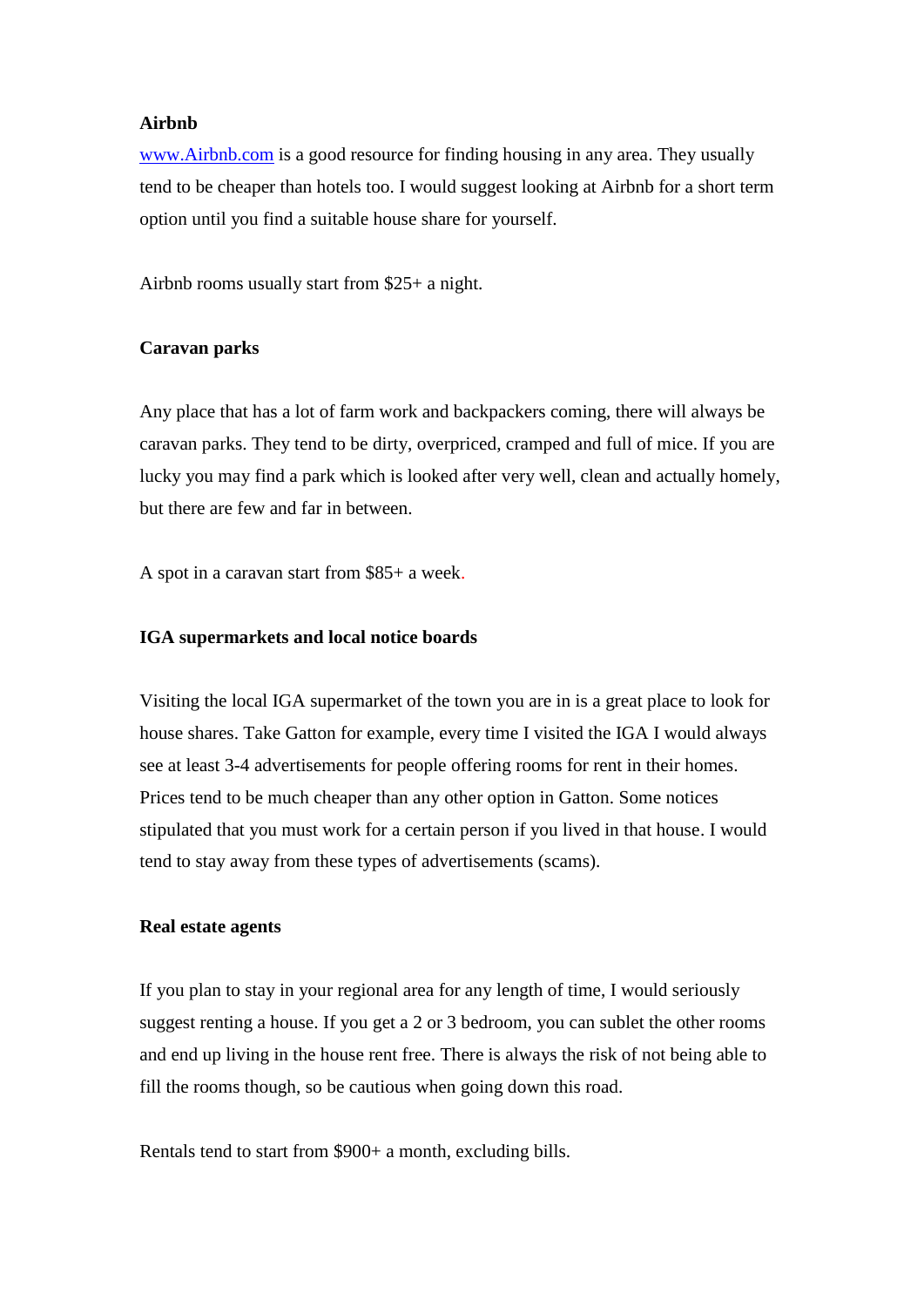# **Camping**

I really don't suggest this for anything longer than a few days. Showering, eating and sleeping like this while working is just a huge pain. If you want to save some money for a few nights while finding work, okay. But anything longer, in the Australian heat, I wouldn't bother.

Camp sites start from \$0+.

# **Sleeping in your car/campervan**

Remember by law you are not allowed to sleep in a car or campervan, even if it is parked up or on someone's drive way, it is still against the law. The fine for being caught is up to \$1000 each time. You are required to park your car or campervan at a caravan park in order to sleep inside it.

Caravans charge from \$20+ week for placing your car on their site.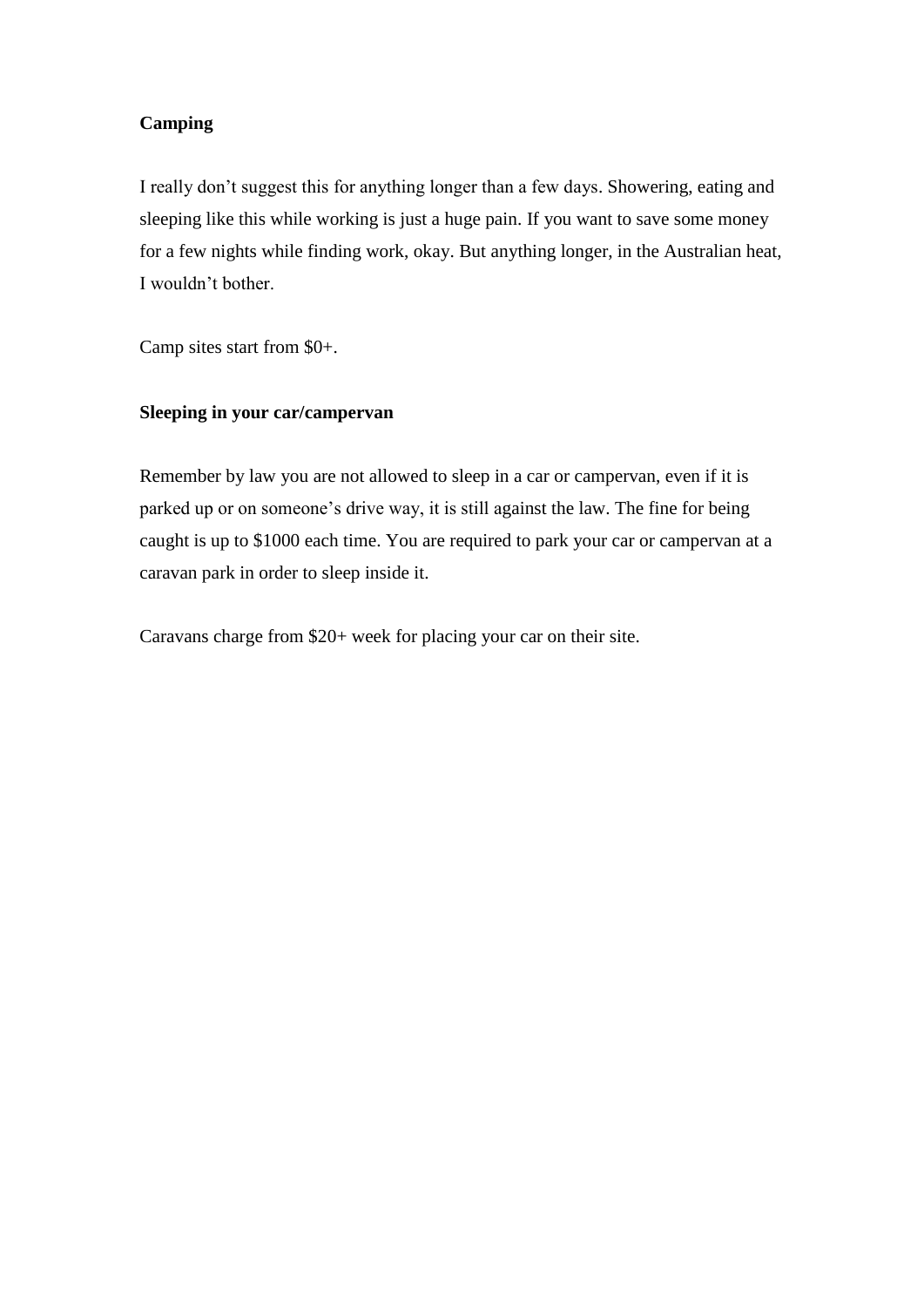# **How I maintained a budget of \$511 a month**

<span id="page-26-0"></span>This is not lie. I really did this. When you don't travel around Australia and live in one spot, it's actually not that expensive. I listed all my costs down on a spreadsheet during my months doing rural work. Below is for December:

| $\overline{1}$            | <b>Date</b> | Food           | <b>Travel</b> | <b>Sports</b> | <b>Alcohol</b>       | <b>Misc</b> | Rent  | <b>Daily Total Misc Items</b> |                      |
|---------------------------|-------------|----------------|---------------|---------------|----------------------|-------------|-------|-------------------------------|----------------------|
| $\overline{2}$            | 01-Dec      | 6              |               |               |                      |             | 11.6  | 17.6                          |                      |
| $\overline{\overline{3}}$ | 02-Dec      |                |               |               |                      |             | 11.6  | 11.6                          |                      |
| $\overline{4}$            | 03-Dec      | 6              |               |               |                      |             | 11.6  | 17.6                          |                      |
| $\overline{5}$            | 04-Dec      | $\overline{2}$ |               |               |                      |             | 11.6  | 13.6                          |                      |
| $\overline{6}$            | 05-Dec      |                |               |               |                      |             | 11.6  | 11.6                          |                      |
| 7                         | 06-Dec      | 8.5            |               |               |                      |             | 11.6  | 20.1                          |                      |
| 8                         | 07-Dec      |                |               |               |                      |             | 11.6  | 11.6                          |                      |
| 9                         | 08-Dec      | 10             |               |               |                      |             | 11.6  | 21.6                          |                      |
| 10                        | 09-Dec      |                |               |               |                      |             | 11.6  | 11.6                          |                      |
| 11                        | 10-Dec      | 12             |               |               |                      |             | 11.6  | 23.6                          |                      |
| 12                        | 11-Dec      |                |               |               |                      |             | 11.6  | 11.6                          |                      |
| 13 <sup>°</sup>           | 12-Dec      |                |               |               |                      |             | 11.6  | 11.6                          |                      |
| 14                        | 13-Dec      |                |               |               |                      |             | 11.6  | 11.6                          |                      |
| 15                        | 14-Dec      |                |               |               |                      |             | 11.6  | 11.6                          |                      |
| 16.                       | 15-Dec      | 10             |               |               |                      |             | 11.6  | 21.6                          |                      |
| 17                        | 16-Dec      |                |               |               |                      |             | 11.6  | 11.6                          |                      |
| 18.                       | 17-Dec      |                |               |               |                      |             | 11.6  | 11.6                          |                      |
| 19                        | 18-Dec      | 20             |               |               |                      |             | 11.6  | 31.6                          |                      |
| 20                        | 19-Dec      |                |               |               |                      |             | 11.6  | 11.6                          |                      |
| 21                        | 20-Dec      |                |               |               |                      |             | 11.6  | 11.6                          |                      |
| 22                        | 21-Dec      |                |               |               |                      |             | 11.6  | 11.6                          |                      |
| 23.                       | 22-Dec      |                |               |               |                      |             | 11.6  | 11.6                          |                      |
| 24 <sub>1</sub>           | 23-Dec      |                |               |               |                      | 2.5         | 11.6  |                               | 14.1 laundary powder |
| 25.                       | 24-Dec      | 15             |               |               |                      |             | 11.6  | 26.6                          |                      |
| 26 <sub>1</sub>           | 25-Dec      |                |               |               |                      |             | 11.6  | 11.6                          |                      |
| 27                        | 26-Dec      | 8.5            |               |               |                      |             | 11.6  | 20.1                          |                      |
| 28.                       | 27-Dec      | 9              |               |               |                      | 30          | 11.6  |                               | 41.6 Internet        |
| 29.                       | 28-Dec      |                |               |               |                      |             | 11.6  | 11.6                          |                      |
| 30                        | 29-Dec      |                |               |               |                      |             | 11.6  | 11.6                          |                      |
| 31.                       | 30-Dec      | 7              |               |               |                      | 5.5         | 11.6  |                               | 24.1 gloves/hat      |
| 32 <sub>1</sub>           | 31-Dec      |                |               |               |                      |             | 11.6  | 11.6                          |                      |
| $\overline{33}$           |             | 114            | 0             |               | οľ<br>$\overline{0}$ | 38.         | 359.6 | 511.6                         |                      |

### **Rent**

\$360 a month in a nice 2 bedroom brick house. Everything in the house was new, and it had a garage and a nice little back garden. Much better to live here than in backpacker accommodation or in a caravan park, which sometimes actually cost more!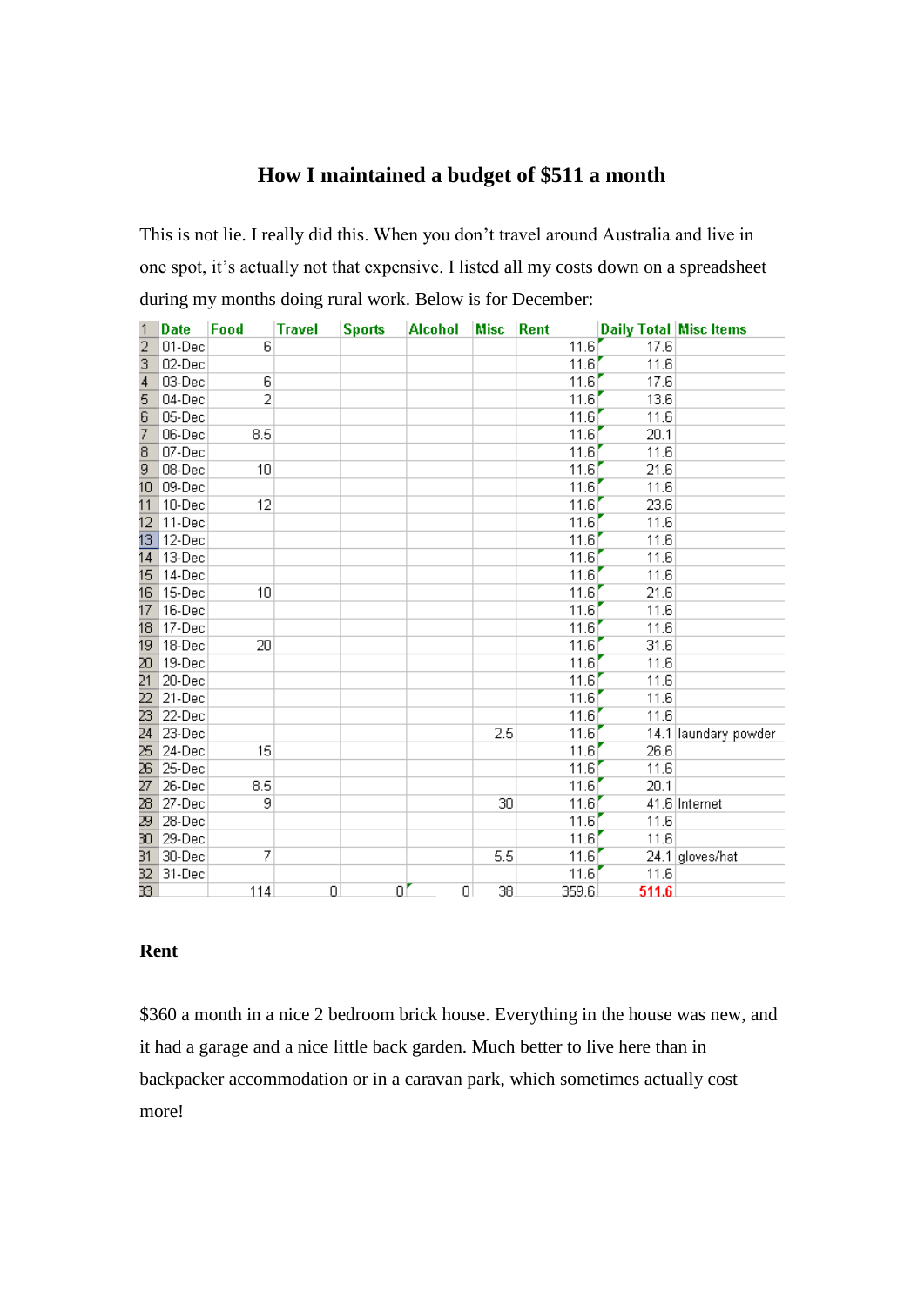As you can see, I spent \$0 on alcohol. I lived in a quiet house, the people were on the same tone as me, they wanted to work, and save money. Living in a place like this will curb your spending habits a lot. You won't feel the "need" to get drunk because nobody else is. You won't be spending absurd amount of money on booze, which is overpriced anyway in Oz.

### **Food**

Although I spent approx. \$100-\$120 a month on food, I wasn't eating junk or low energy food. My meals consisted of the following:

- $\bullet$  oats + peanut butter + honey
- pasta with mince meat/tuna/sardines
- sweet potato with chicken/beef/tuna
- peanut butter sandwiches
- butternut pumpkin soup
- pancakes with peanut butter and chocolate
- $\bullet$  Weet-Bix + toast

I also got a lot of fruit and veg in my diet, all for free, as I would trade food with my work friends who worked on other farms. I did eat sweets and cakes now and again when they were on offer. I can't count the amount of times I got chicken or cakes off as high as 90% off. I would buy them all up and stock them in the freezer.

I ate good quality food the whole time I was in rural Oz. I didn't eat out, because the food in the rural areas didn't look that great and I knew I could make it at home for cheaper and better quality. I didn't eat McDonalds or KFC - that food is way too greasy for me. I was saving all my money for when I hit the bigger places like Sydney and Melbourne.

### **Internet**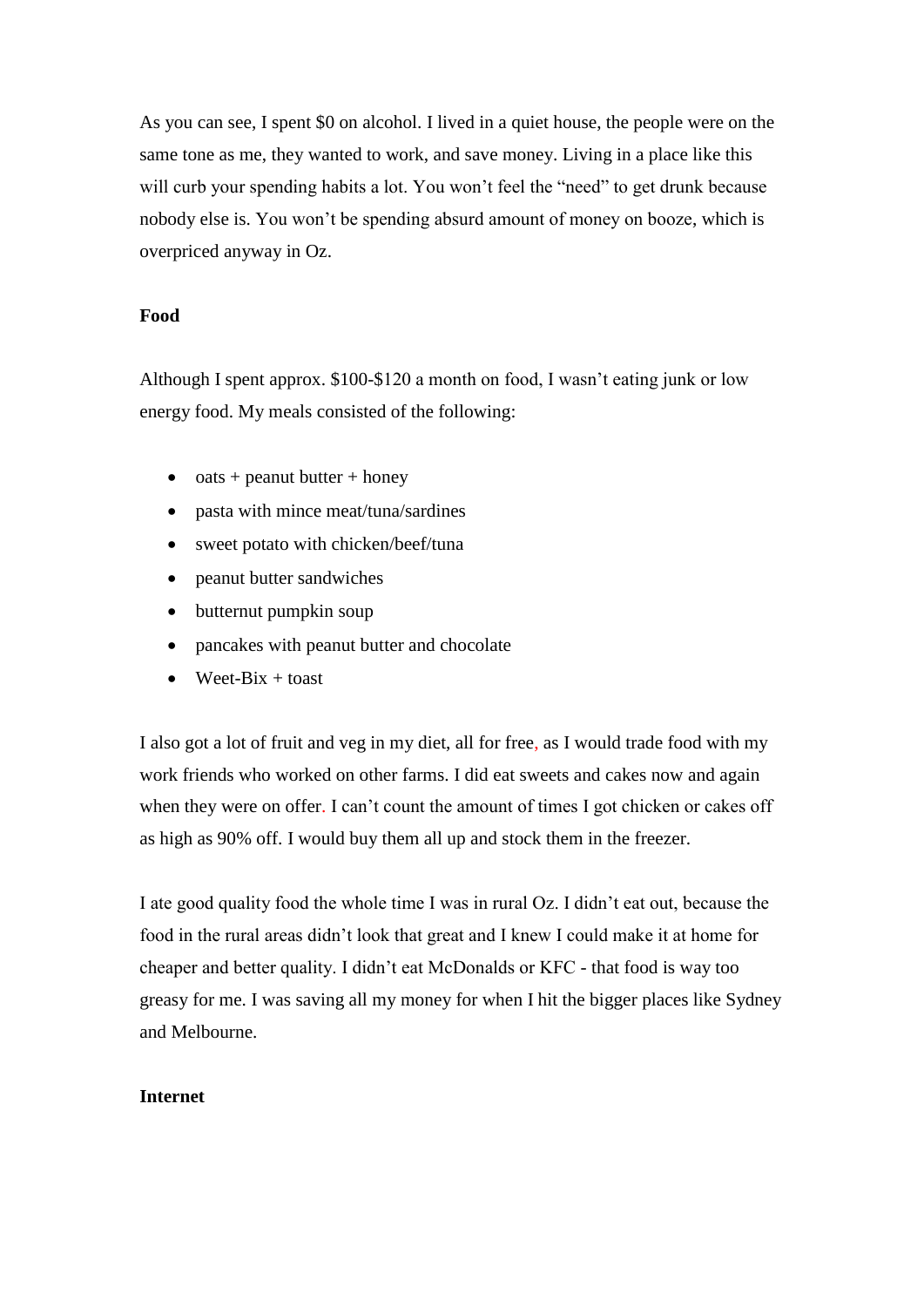My house sadly didn't have any internet, which was not a problem, as I went into the local Optus store and managed to get 3G Wifi. Depending on where you find work, ask the local phone shop if you get signals from Optus or Telstra. Some areas will only work with Telstra, so be sure to ask before you buy.

I had a few problems with my Optus package. The internet would cut out now and again. It is fine for surfing web pages and emailing, but don't expect to be downloading any movies though. Do that before you arrive!

Average price for a monthly package is around \$30 for 3GB of data. If you use the internet a lot, use Google chrome. Chrome has an option to block all images. This way you can spend more time on the internet, while using less data.

### **Misc**

If you're working, you won't really have many costs other than food and rent. Some places will even pick you up and drop you back home from work, door to door service - at a charge. If you get a good job and do things as I suggested, you can end up making a lot of money.

Your other costs will be on gloves, hats, sunscreen and toiletries. I suggest getting these from discount shops as they are much cheaper than supermarkets.

### **How much money do you need?**

### How long's a piece of string?

Well, for this question I am only going to talk about how much money you need in rural Oz. A budget of around \$600-\$1000 a month should be enough. Worst case scenario, it takes you two months to find work, so I would have around \$2,000 saved up while looking for work. This is assuming all you are doing is looking for rural work to complete your 88 days and not much travelling.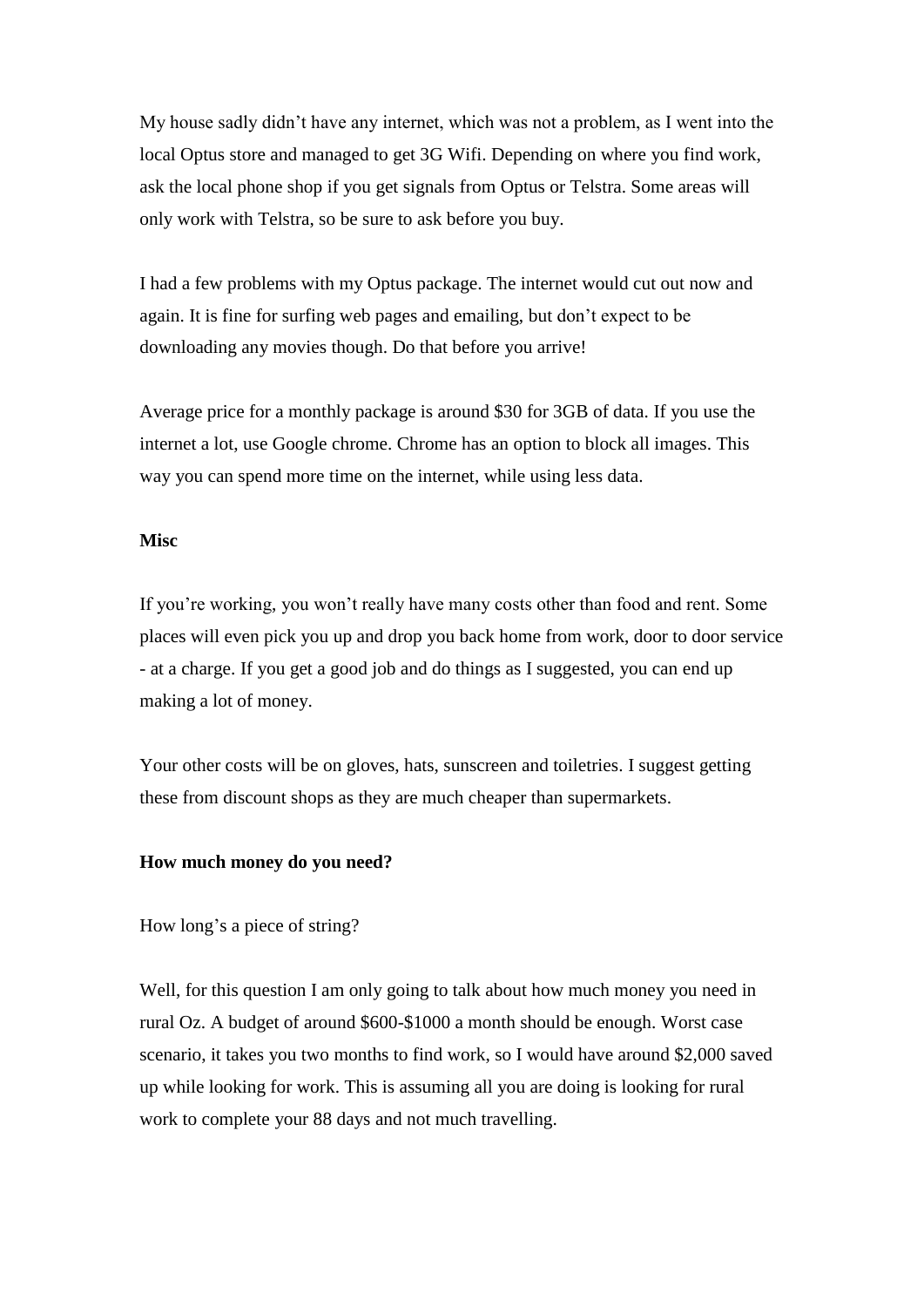# **How do I claim tax?**

<span id="page-29-0"></span>This subject is a bit of a grey area on the internet and depends on a lot of factors. As a person holding a WHV, you are usually considered a non-tax resident for tax purposes. This means that you are not entitled to any tax back from money earned and you will be taxed at 32.5% for every \$1 earned up until \$80,000. If you are a tax resident then you pay 0% tax on the first \$18,000 you earned in Australia.

Now to be able to claim back your tax, you need to prove that you are an Australian tax resident. This can be done in a number of ways:

*Generally, you will be an Australian resident for tax purposes if any of the following apply:*

- *You have always lived in Australia or you have come to Australia and live here permanently.*
- *You are an Australian travelling overseas temporarily and do not set up a permanent home in another country.*
- *You are an overseas student who has come to Australia to study and are enrolled in a course that is more than six months long.*
- *You have been in Australia continuously for six months or more, and for most of that time you worked in the one job and lived at the same place.*
- *You have been in Australia for more than half of the financial year, unless your usual home is overseas and you do not intend to live in Australia.*

Source: "Work out your tax residency".(2013). Retrieved February 1<sup>st</sup> 2014, from *[http://www.ato.gov.au/Individuals/International-tax-for-individuals/Work-out-your](http://www.ato.gov.au/Individuals/International-tax-for-individuals/Work-out-your-tax-residency/)[tax-residency/](http://www.ato.gov.au/Individuals/International-tax-for-individuals/Work-out-your-tax-residency/)*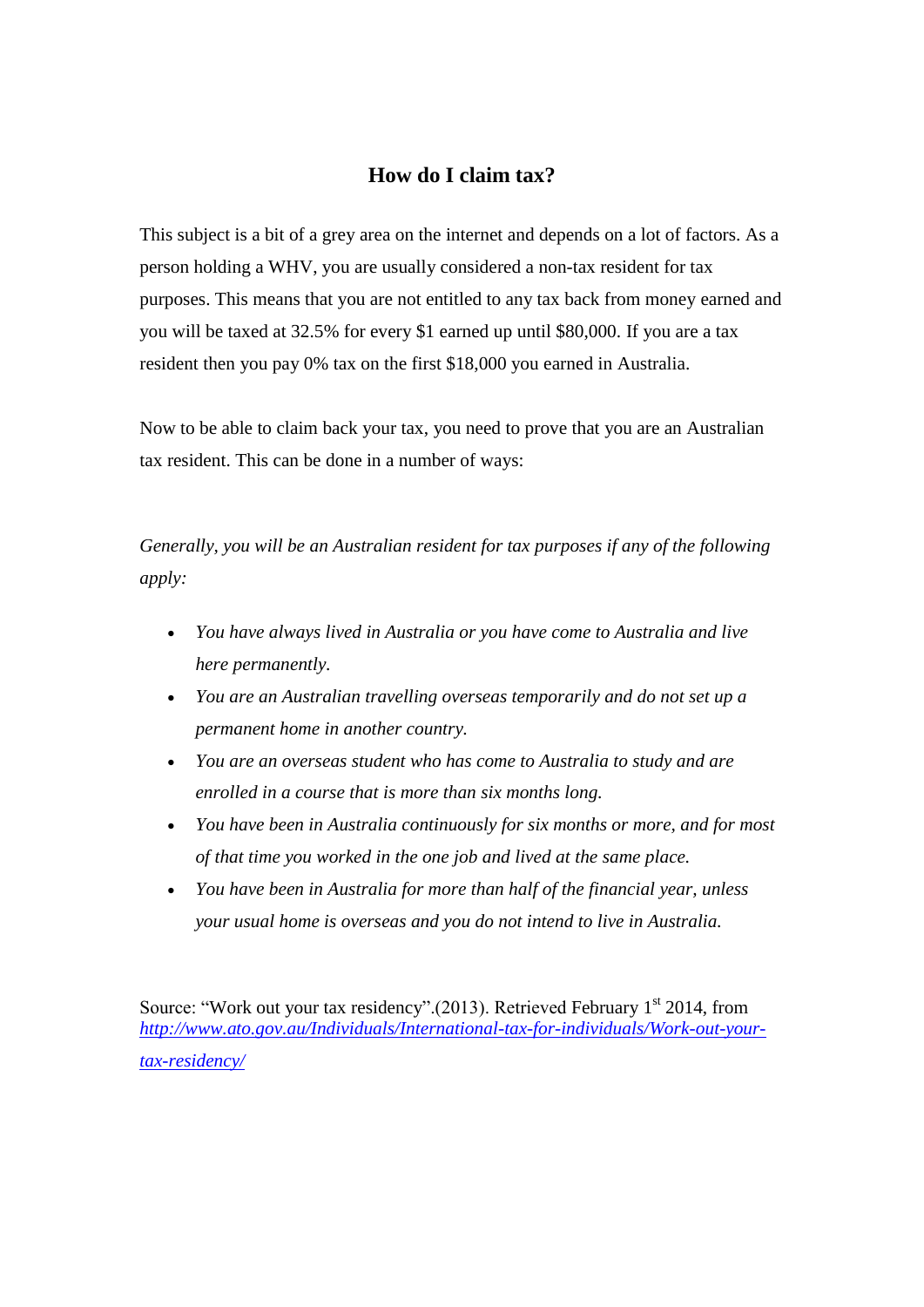The ATO have a questionnaire on their website, which will give you an indication if you are a tax resident or not. So give it a go: [http://www.ato.gov.au/Calculators-and](http://www.ato.gov.au/Calculators-and-tools/Are-you-a-resident/)[tools/Are-you-a-resident/](http://www.ato.gov.au/Calculators-and-tools/Are-you-a-resident/)

# **Tips to become a tax resident**

While it's not always the case, following the steps below may help you become a tax resident for tax purposes:

• Stay in Australia for more than 6 months, in one place and in one job, ideally.

• Stay in rented or leased accommodation; not hostels, airbnb, motels or campsites.

• Become a member of community groups, gyms, churches etc.

Doing the above will only help your situation in becoming a tax resident. It won't guarantee anything.

Whenever you fill in your TFN declarations for your new employer, I would always suggest putting yourself down as a tax resident, even if your employer instructs you not to do this. The choice is up to you and no one else. So just for now put yourself down as a tax resident for tax purposes.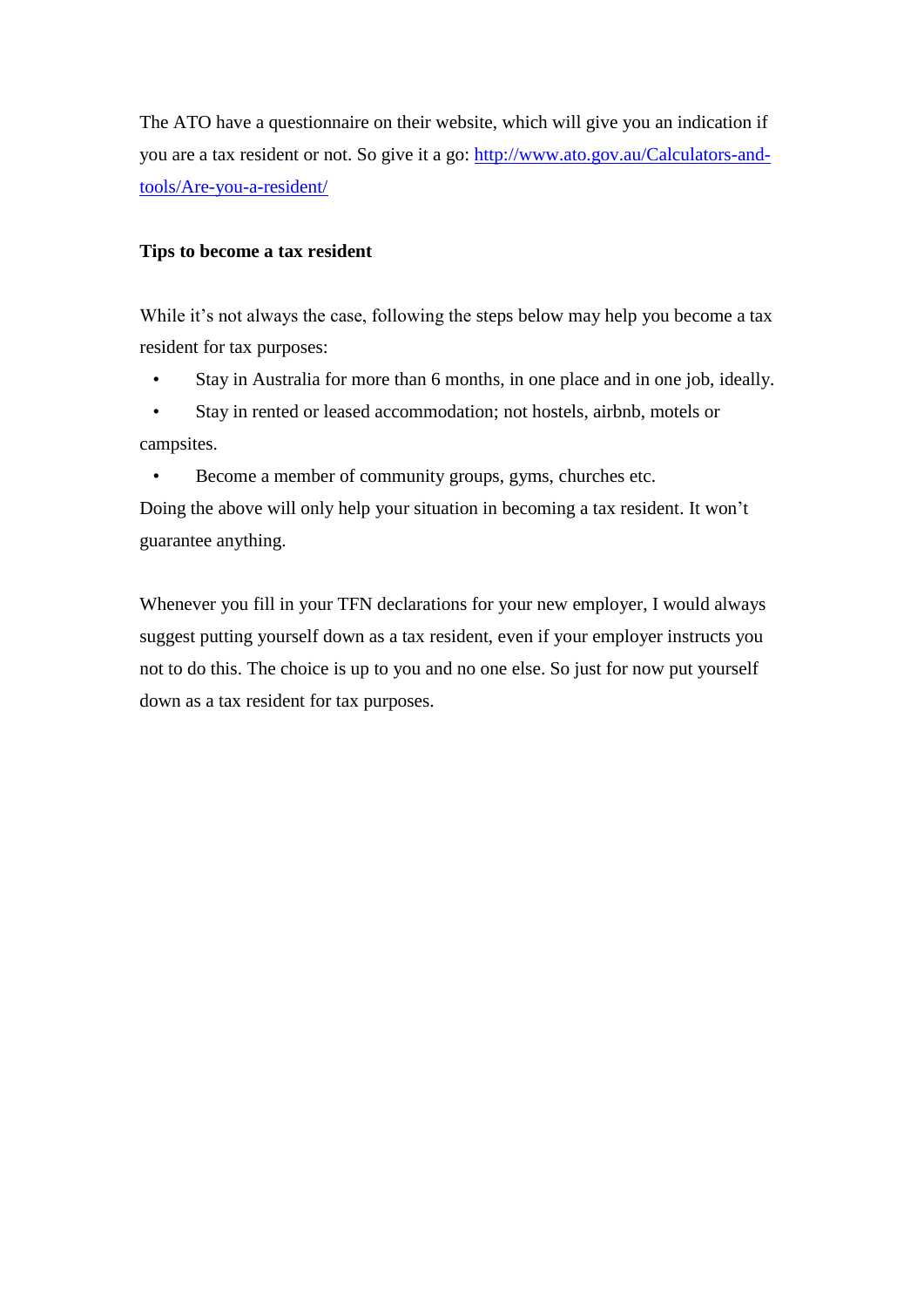# <span id="page-31-0"></span>**Having an audit trail to prove you worked your 88 days**

The Australian government may ask you for extra proof when filling in an application for you second WHV. This is due to the amount of people trying to trick the Australian immigration, and corrupt farmers who charge a fee of \$500-\$2000 to sign off 1263 Forms, without the applicant having to complete their 88 days of rural work.

Extract from the Australian Visa Bureau site:

*You will need to be able to prove that you completed the requirement before your second year visa is granted. You can do this by providing evidence with your application.* 

*The evidence can include, but is not limited to the following:* 

- *A bank statement covering the entire period of your claimed specified work*
- *Bus tickets, accommodation or general receipts in your name*
- *Payslips*
- *Group certificates*
- *Tax returns*
- *Employer references on official letterhead*

Source: "Second Year Visa - Applying for a Second Year Working Holiday Visa". (2014). Retrieved February  $1<sup>st</sup>$  2014, from *<http://www.visabureau.com/australia/second-year-visa.aspx>*

A lot of people don't know anything about this. They keep no records of their time spent in the rural locations, and end up getting their second year visa applications rejected based on lack of evidence. Below I have listed how you should keep your paper trail while working in rural Oz.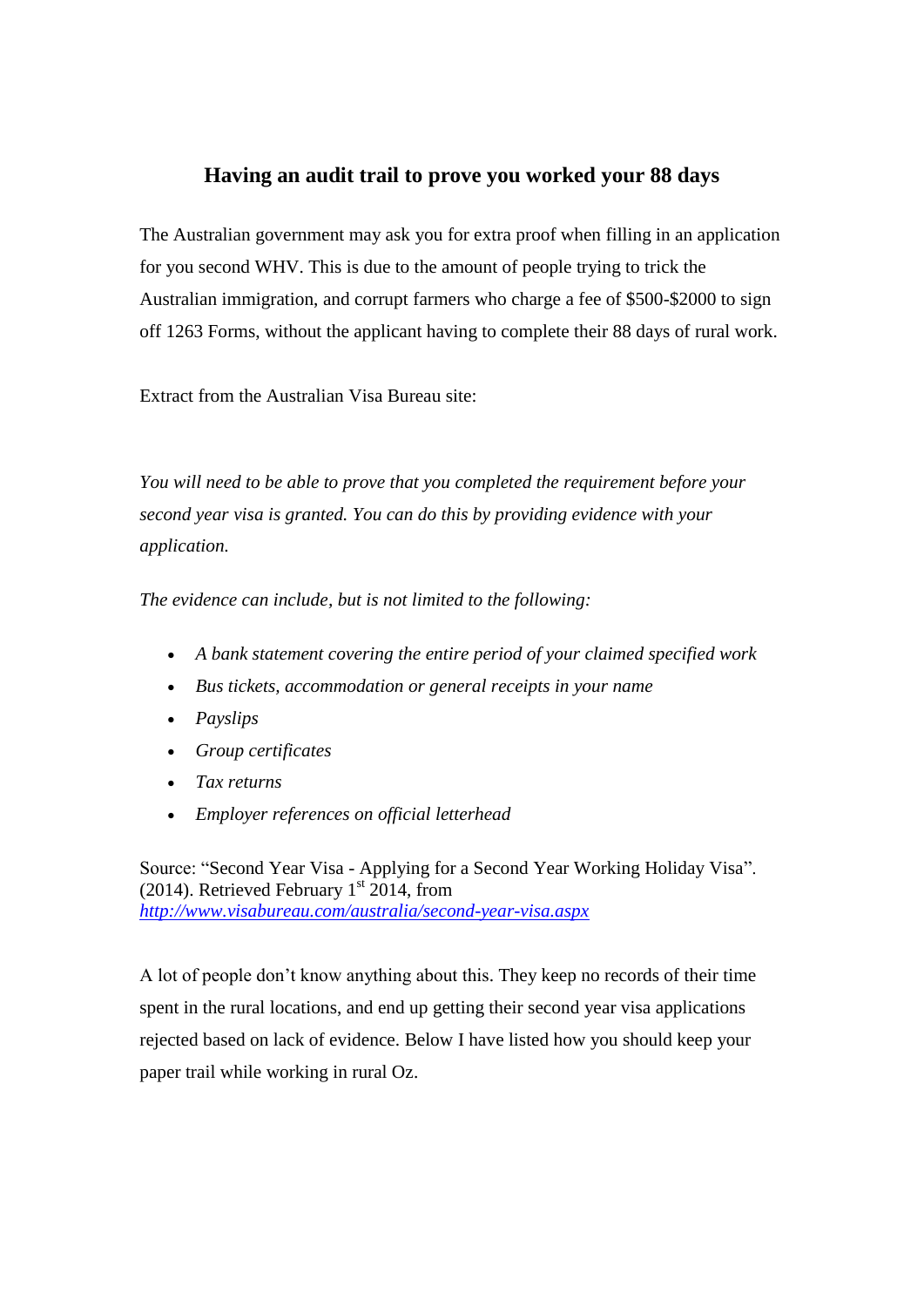### **Shopping receipts**

It doesn't matter where you shop, Coles, the local book store, Liquor store or even a newsstand. Keep as many receipts as you can that show both the date and location. So you can later prove you were where you said you were.

### **Deposit money into your bank account**

Even if you are not earning enough to save, put all your salary into your account even if you have to take it all out the next day. Each time you put money into your account, it will show on your statement the location of deposit. I regularly put my pay in weekly, so I had a timestamp of my whole duration in Gatton.

### **Bus and train tickets**

If you used the Greyhound bus service, you will be given a receipt with your name and details of your destination. Keep a hold of this. You may be asked for it when applying for your second year visa as proof of your date of arrival to the town. Even if you caught the train, you are still given a ticket. If not, ask for one at the counter or service desk.

### **Rent receipts**

During my time in Gatton, my rent receipts were written on a sticky note. The paper didn't even have my full name or the address of the house I was living in. I have attached a template rent receipt letter at the end of this book, which you can print off and hand to your tenants. It is important that this document shows your name, and the address of the house. This can also help when you try to claim tax at the end of your WHV.

### **Volunteering**

If you are WWOOFing or working in return for food and accommodation, you may have a harder time getting more evidence than others. When you do make a purchase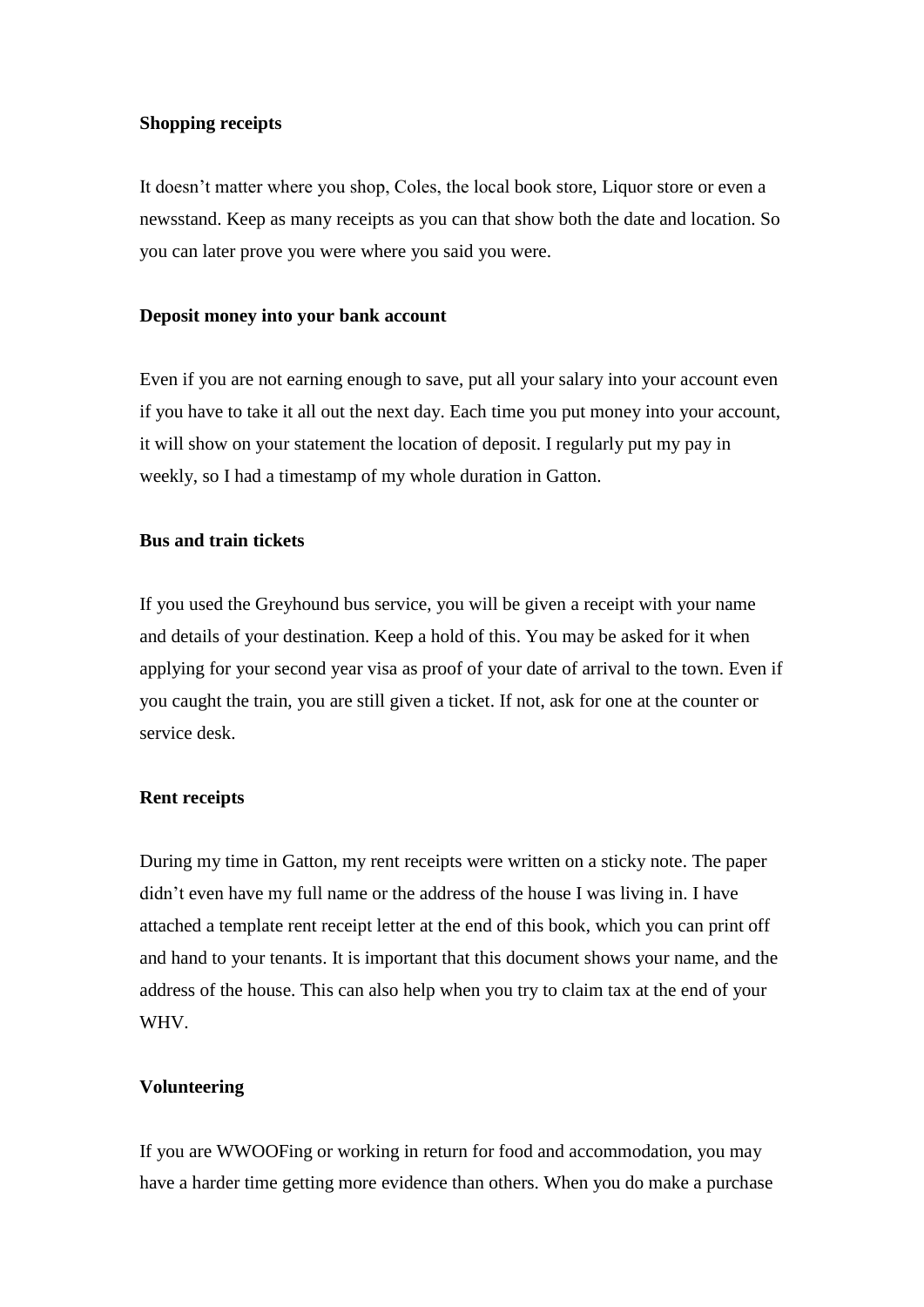in a shop, make sure to use your credit or debit card instead of paying for cash if you can. This way you still have an electronic paper trail. I used to pay everything I could using my debit card.

### **Tax returns**

If you worked directly for a farm, this should be simple enough. You will be getting taxed accordingly and everything will be fine. This may not always be the case if you are getting paid cash-in-hand. So always ask your boss on what the situation is and if you are able to get tax return forms off him or her. Ask for pay roll receipts before you leave, if possible. If they can't provide this, ask them to write you a letter of reference saying you worked there.

### **Local communities**

Joining the local gym or library where you get put on their system and are given a card, is another way to prove you were in a particular place. I would visit my local library all the time and use the internet using my card pass.

### **Getting a farmer to write you a reference**

If you work for a contractor, chances are during your 88 days you will be on various farms. I think I was on at least 25. On one farm I worked for a good 7 weeks, and managed to build a relationship with the farmer. At the end of my time I asked if he could sign a reference saying I worked at his farm, stating all the days I worked, the amount of time worked and what exactly I was doing. He was more than glad to do this. Now I have got another piece of evidence when applying for my second year WHV.

You don't need to do all of the above, but I would suggest you having some sort of trail on your bank account and keeping living cost receipts and tax return receipts.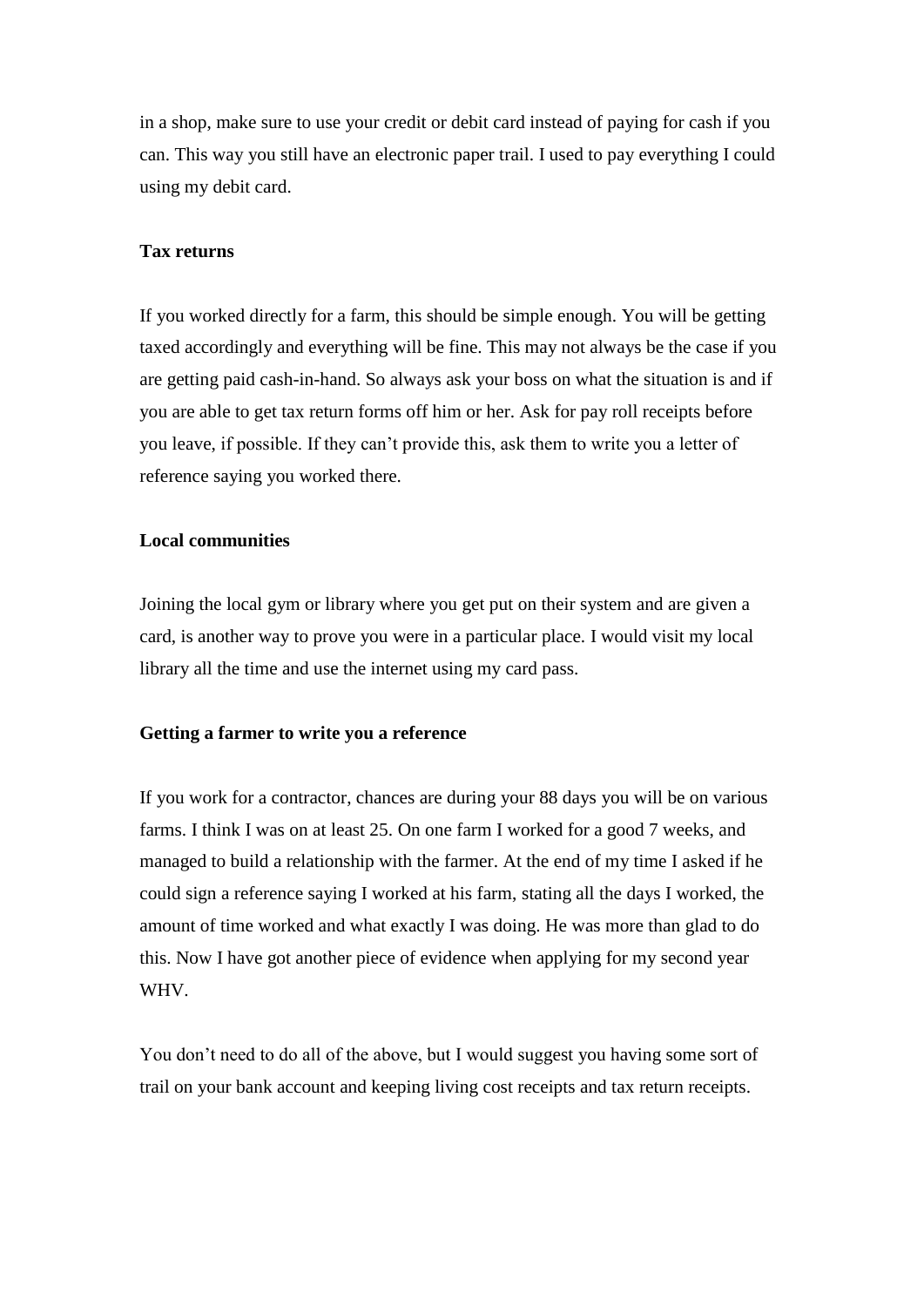# **But I can't speak English very well**

<span id="page-34-0"></span>Okay so you can't speak a word of English. Chances of you getting a job in the city are quite low. But how about in the rural areas? Not a problem. I have worked with hundreds of people who have little to no English skills in Gatton. The good thing about farm tasks is that for the most part you just follow what everyone else is doing. I have worked in packing sheds full of Asian women who can't speak much English, but have mastered their jobs.

I have worked with French and Italians while picking Pumpkins. Once again, they didn't speak very much English, but they were all doing the work well. The problems you face are when you try to communicate with either a farmer or a contractor asking for work. So it's best to make friends with English speaking people so they can act as a translator.

You won't get discriminated against being any ethnicity in rural Oz. The farmers need the workers and they are glad you are here to help. Some may make the odd joke and remark, but that's just the way of life here. So the fact that you don't speak English well, won't be too much of a problem in rural Oz.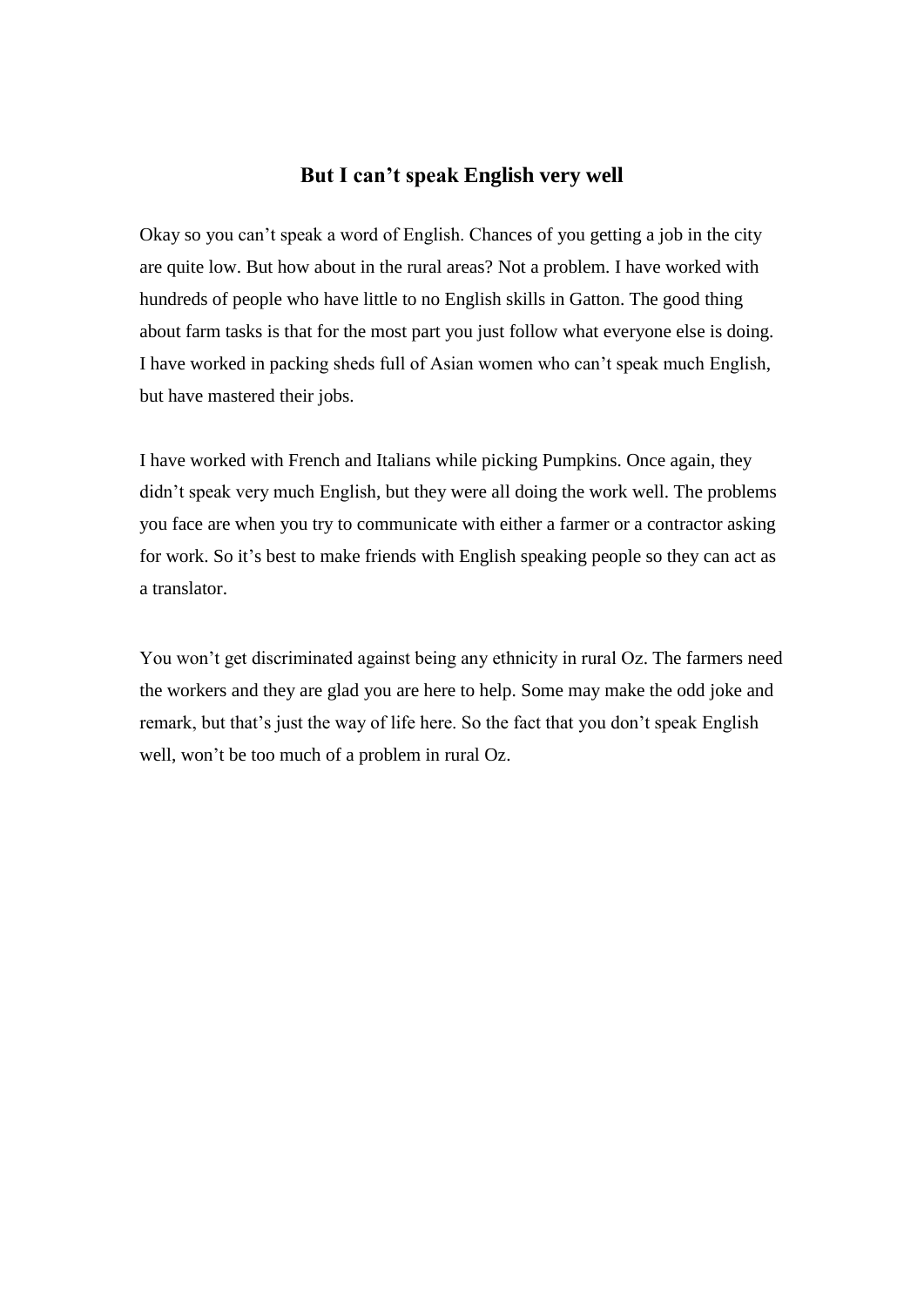### **How to meet people when travelling alone in Oz?**

<span id="page-35-0"></span>I think this is one of the biggest questions that people ask when they travel to Oz. They are worried they will fail to meet anybody. This could not be further from the truth. Everywhere you go you will see backpackers. I have listed a few places to use below so you won't ever feel alone.

### **Couch Surfing**

If you are travelling alone and are worried you won't know anybody in the city you are arriving at, check out<https://www.couchsurfing.org/> This website allows you to stay at other people's couches or spare rooms. It's a great way to meet people who already live in the city and can give you information only the locals have. Best of all, it's free!

### **Airbnb**

<http://airbnb.com/> works very much like Couch Surfing, except this time you are given a bed in a private/shared room, and you have to pay. More so in Oz, people are turning their spare rooms into a mini backpackers' lodge, offering 4-6 people in a single room. This is also a great place to spend your first few days in Oz. You will have a mix of backpackers and locals staying there. The ideal mix, I think.

### **Hostels**

I don't really like hostels as they are overpriced, usually dirty and they fit too many people in one dorm in Oz. However, they are by far the best way to meet people. Hostels are the number one way to meet people when travelling around Oz. Each is rimmed full with backpackers. Check out [www.hostelworld.com](http://www.hostelworld.com/) for hostel reviews.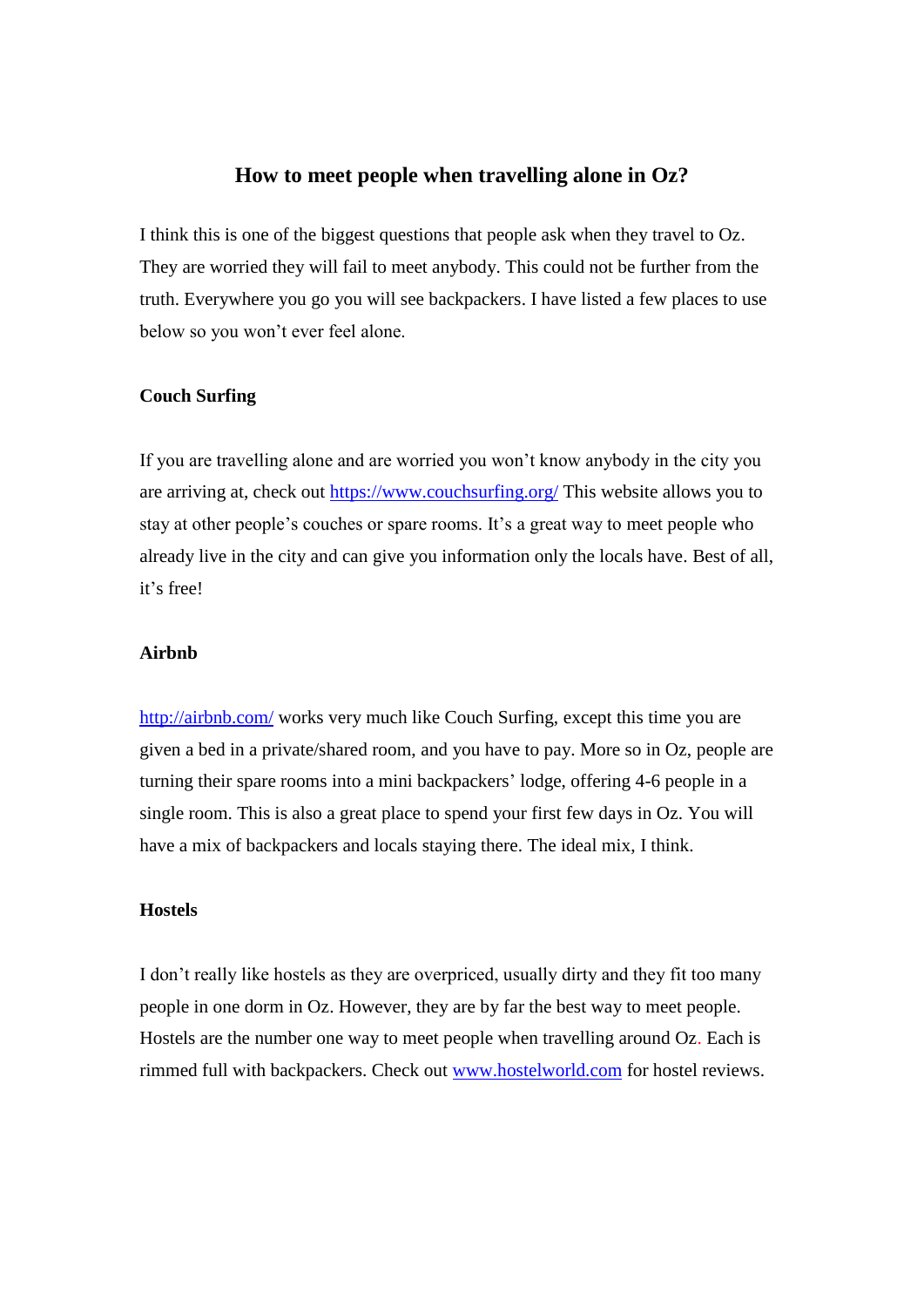### **Internet forums**

All you need to do is a quick Google search and you will come across many forums with people asking the same thing as you: "Where can I meet people in oz?". Send them a message asking to meet up, or make a post yourself telling people where you will be on certain dates, and inviting people to meet up.

### **Dating apps**

Dating apps such as Tindr, POF and Skout are all useful if you have a smart phone. Not for finding a boyfriend or girlfriend, but rather to make friends and meet people. The good thing about these apps is, you can make friends before you even land in Oz.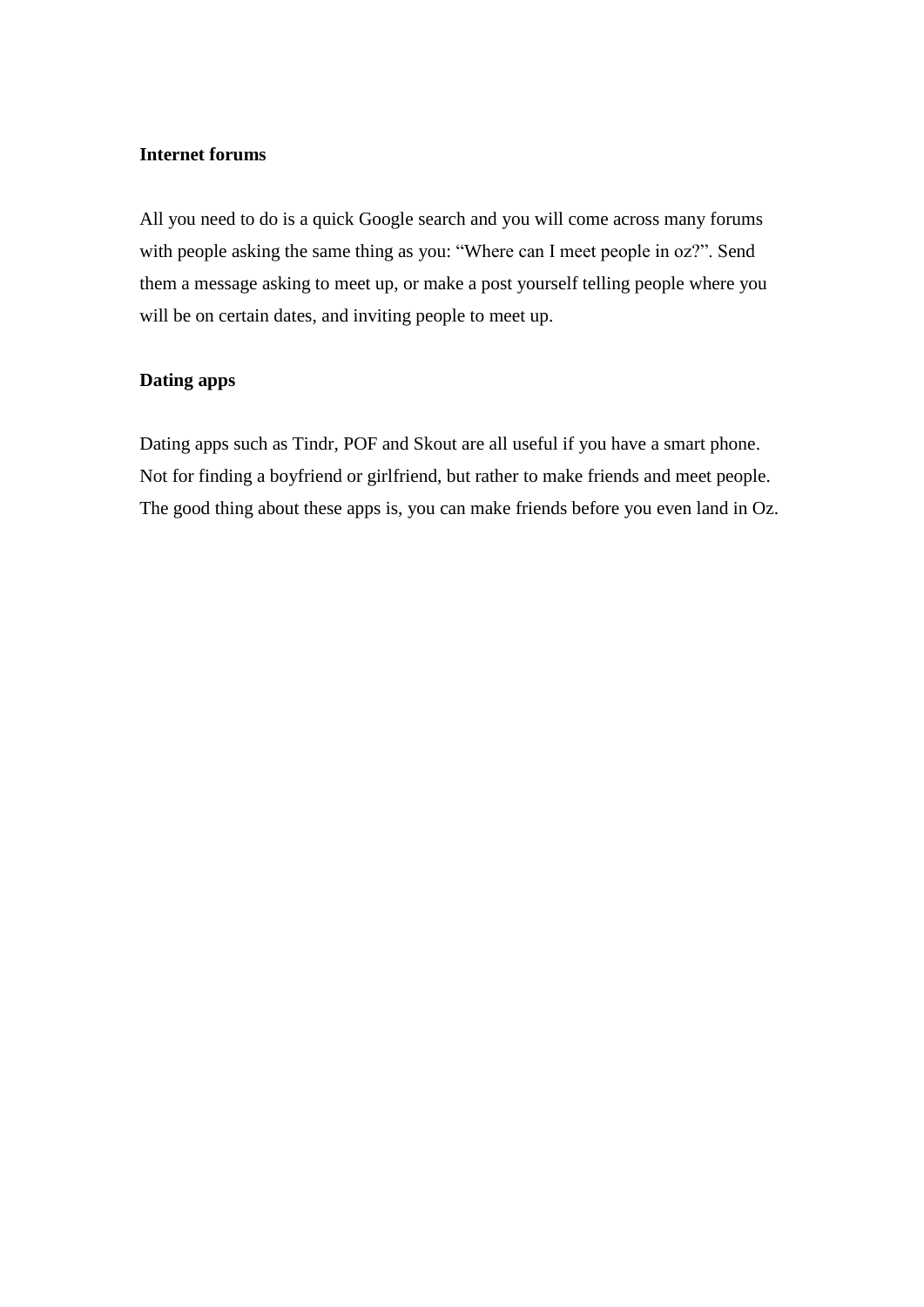# **Do you need a car?**

<span id="page-37-0"></span>Do you need a car? No.

Should you get a car? Hell yes!!

By having a car the chances of you getting a job increase dramatically. Think about it. rural jobs are in hard to reach locations in Australia. How else are you going to get there?

I was lucky with Gatton as it is only one hour away from Brisbane and it has public buses running through the town. Some parts of Oz have nothing, so you will need a car to be able to get there. Also, not all employers will pick you up from work every day and drop you back off. So once again, you will need a car to get to and from work.

It's really hard to quantify, but I would say that if you had a car, the chances of finding work would increase by at least 70%! Just scout the job boards yourself. See how many jobs require you to have your own car.

I will give you one example where a car can reap rewards. When I was picking onions, the car owners would come and pick around 2-3am, using headlamps to see at night. At this time of the day it is much cooler and they got more work done. I, on the other hand, had to wait for the bus to pick me up at 4am, and I didn't start work until 5am. So the people with cars had already done 3 hours more work than me, and they will finish before it gets too hot, while I am in the heat, being less productive.

Cars are not cheap in Oz, but if you keep it in good condition, you can usually sell them for a good price afterwards. If you are with friends it's worth going in on one together, as it much cheaper and the rewards will be greater.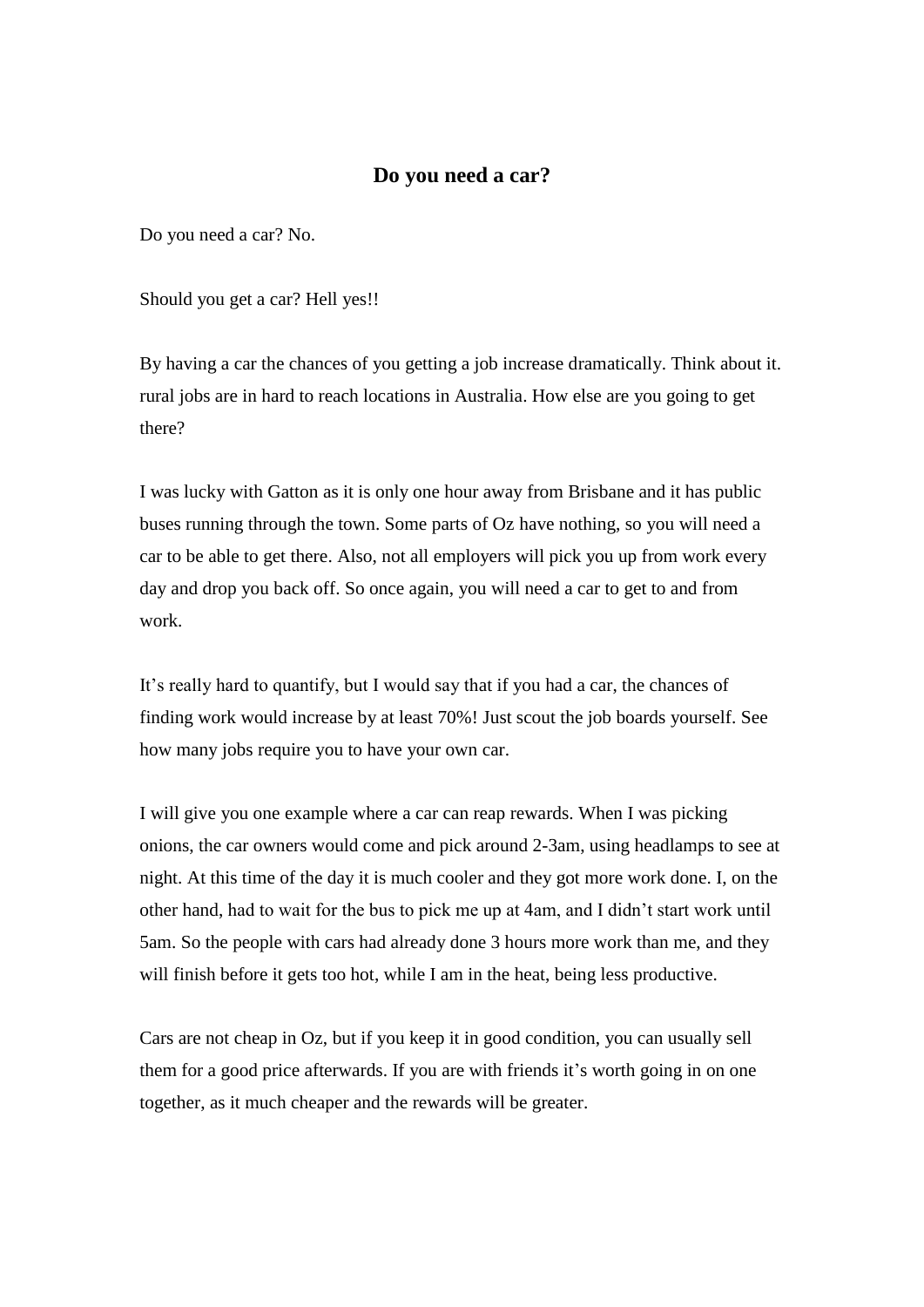Petrol currently is \$1.52 per litre, if you are in a group of 3 or more, I think getting a car is the right idea. It won't cost each individual much. Assuming the car is near the condition of purchase, when you leave you can sell it for 70-80% of what you paid for, maybe more!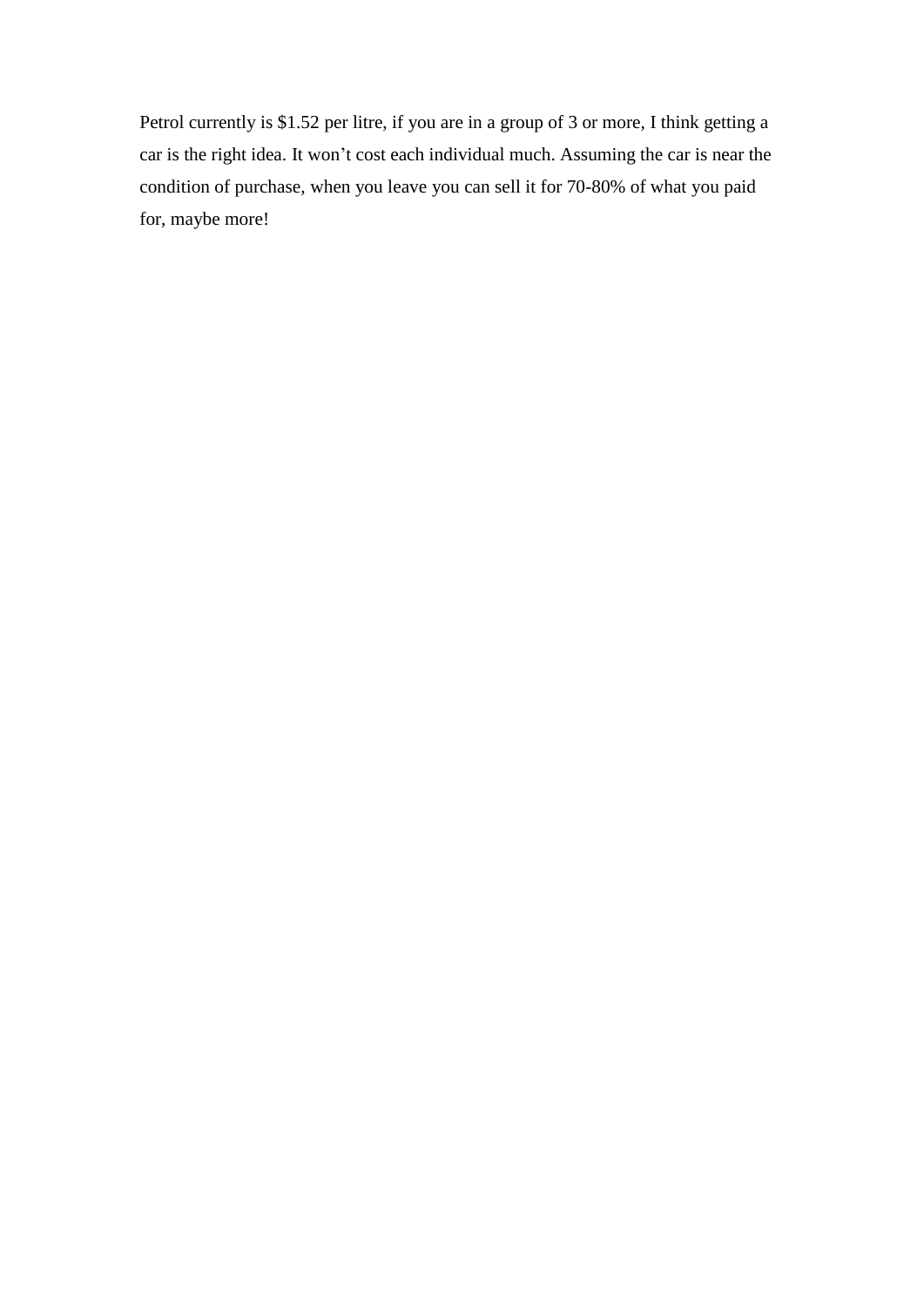# **Medicare, TFN and setting up a bank account**

### <span id="page-39-0"></span>**Medicare**

Setting up your Medicare is simple. The following passport holders can apply for Medicare:

New Zealand, the United Kingdom, the Republic of Ireland, Sweden, the Netherlands, Finland, Italy, Belgium, Malta, Slovenia and Norway.

To get your Medicare sorted, just bring your passport and a printed copy of your WHV, which you got via email, to any of the local Medicare branches. The link below will help you find the closest one to you.

[http://www.medicarelocals.gov.au/internet/medicarelocals/publishing.nsf/Content/my](http://www.medicarelocals.gov.au/internet/medicarelocals/publishing.nsf/Content/my-ml#.UuxwBbQW1iM) [-ml#.UuxwBbQW1iM](http://www.medicarelocals.gov.au/internet/medicarelocals/publishing.nsf/Content/my-ml#.UuxwBbQW1iM)

Medicare provides:

<http://www.humanservices.gov.au/customer/subjects/medicare-services#a3>

### **Ambulance cover**

A word of warning, Medicare does not cover ambulance fees, which can sometimes total up to \$700 or more. So if you don't have any other kind of travel insurance, be sure to buy ambulance insurance.

Victoria: <http://www.ambulance.vic.gov.au/Membership.html> Queensland: [https://ambulance.qld.gov.au](https://ambulance.qld.gov.au/) (Free service if you are a Queensland resident)

Other useful sites to get cover: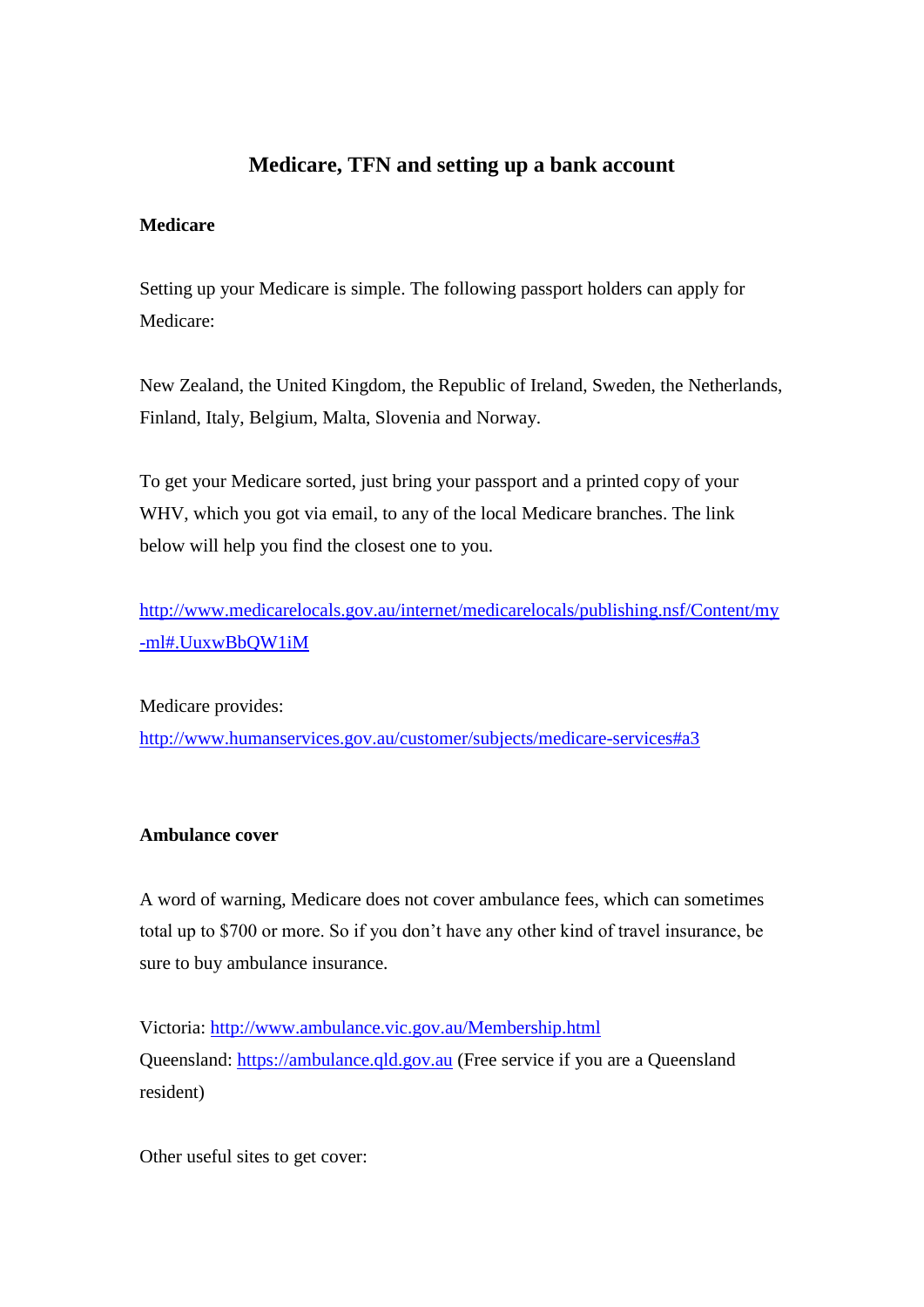<http://www.medibank.com.au/healthcover/insurance/ambulance-cover/> <http://www.bupa.com.au/health-insurance/cover/ambulance> [http://www.iselect.com.au/private-health-insurance/info/extras-cover/ambulance](http://www.iselect.com.au/private-health-insurance/info/extras-cover/ambulance-cover.jsp)[cover.jsp](http://www.iselect.com.au/private-health-insurance/info/extras-cover/ambulance-cover.jsp)

# **Tax File Number (TFN)**

Getting your TFN couldn't be simpler either. Just follow the link I have given you below. You should be in Australia when you apply for your TFN as you will need an address to send the details to.

[http://www.ato.gov.au/Forms/Permanent-migrants-or-temporary-visitors---online-](http://www.ato.gov.au/Forms/Permanent-migrants-or-temporary-visitors---online-TFN-application/)[TFN-application/](http://www.ato.gov.au/Forms/Permanent-migrants-or-temporary-visitors---online-TFN-application/)

You need a TFN number before you start work. This is needed for you to pay your taxes when you start work. Without it your tax rate may end up being as high as 45%, so be sure to get one before you start work.

# **Setting up a bank account in Oz**

There are many banks you can use. The most popular are the following:

<https://www.commbank.com.au/> <http://www.anz.com.au/> [www.westpac.com.au](http://www.westpac.com.au/) <http://www.nab.com.au/>

I ended up going with NAB, purely because I could open my bank account from the UK. Upon arriving, all I had to do was visit a local branch and they had my debit card and internet banking ready for me. All I needed to show them was proof of ID.

To apply for an NAB bank account click the link below: [http://www.nab.com.au/personal/accounts/transaction-accounts/nab-classic-banking](http://www.nab.com.au/personal/accounts/transaction-accounts/nab-classic-banking-account.html)[account.html](http://www.nab.com.au/personal/accounts/transaction-accounts/nab-classic-banking-account.html)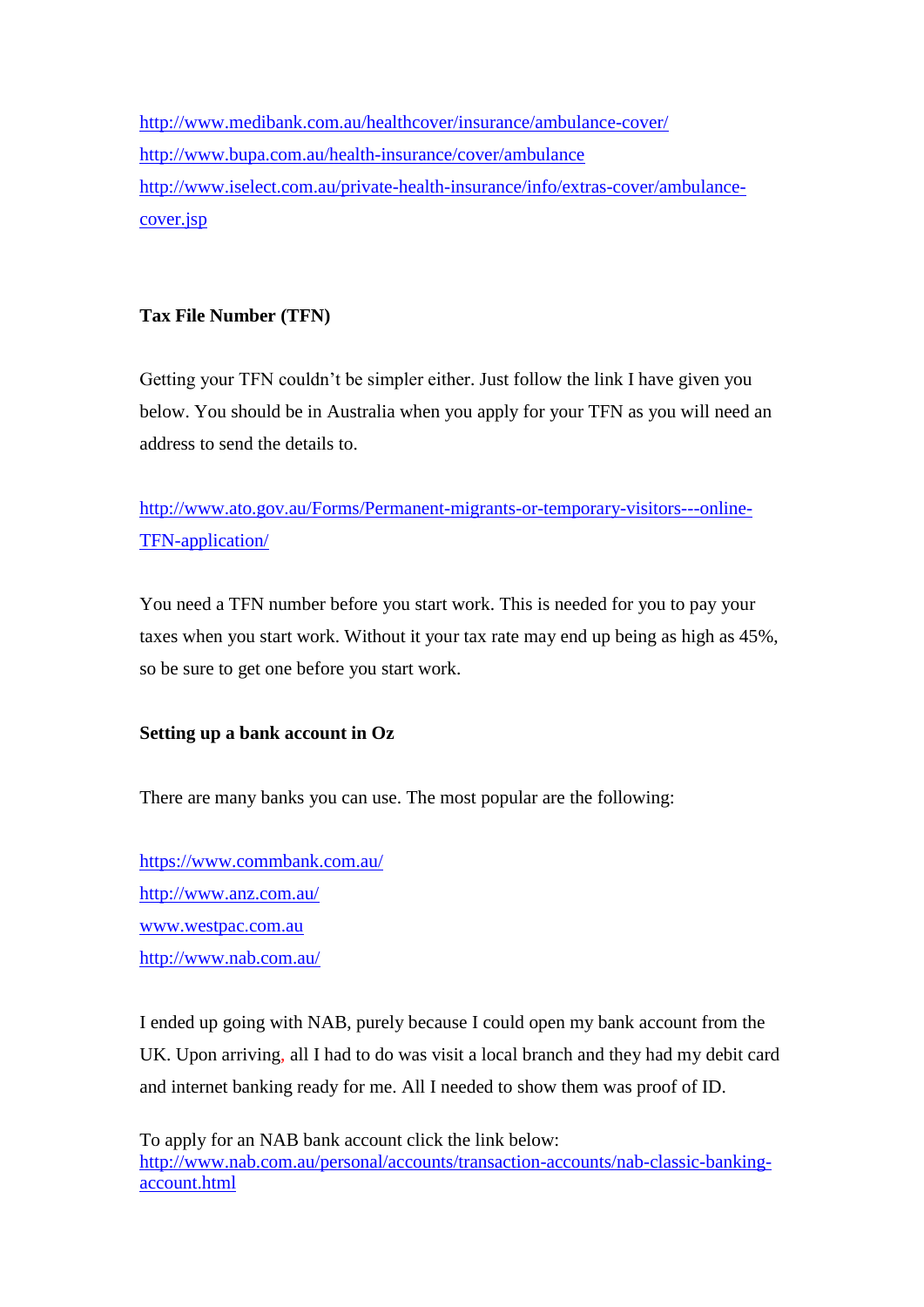# **Cheap one way flights from the UK to Oz**

<span id="page-41-0"></span>Depending on the time of the year, flight prices can rise and fall dramatically. Usually around Christmas and school holidays flights tend to be more expensive. If you are looking for a one way flight from the UK to Australia, I would suggest using the method below. It tends to work out cheaper. I managed to get a flight from London to Bangkok, then another flight to The Gold Coast for £444, one way. This is how I did it:

First of all, I got a 1 way from London to Bangkok using Oman air. This cost me £347. I lived in Bangkok for over a year, so I stayed there for a week stopover. Then I booked a flight from Bangkok to The Gold Coast for £97 using Air Asia. This came to a grand total of £444. Be carful when you book individual legs of flights. If you miss your first flight or if it's delayed, they are not held accountable to get you onto your next flight.

For a one-way flight from London to Sydney, Brisbane or Perth, I was looking at £600-£700. I would suggest seeing if you can fly into big Asian airports first, such as Bangkok, Kuala Lumpur or Singapore, and then finding another flight that takes you to Australia.

The most useful websites I found for finding flights are: [www.skyscanner.net](http://www.skyscanner.net/) [www.statravel.co.uk](http://www.statravel.co.uk/)